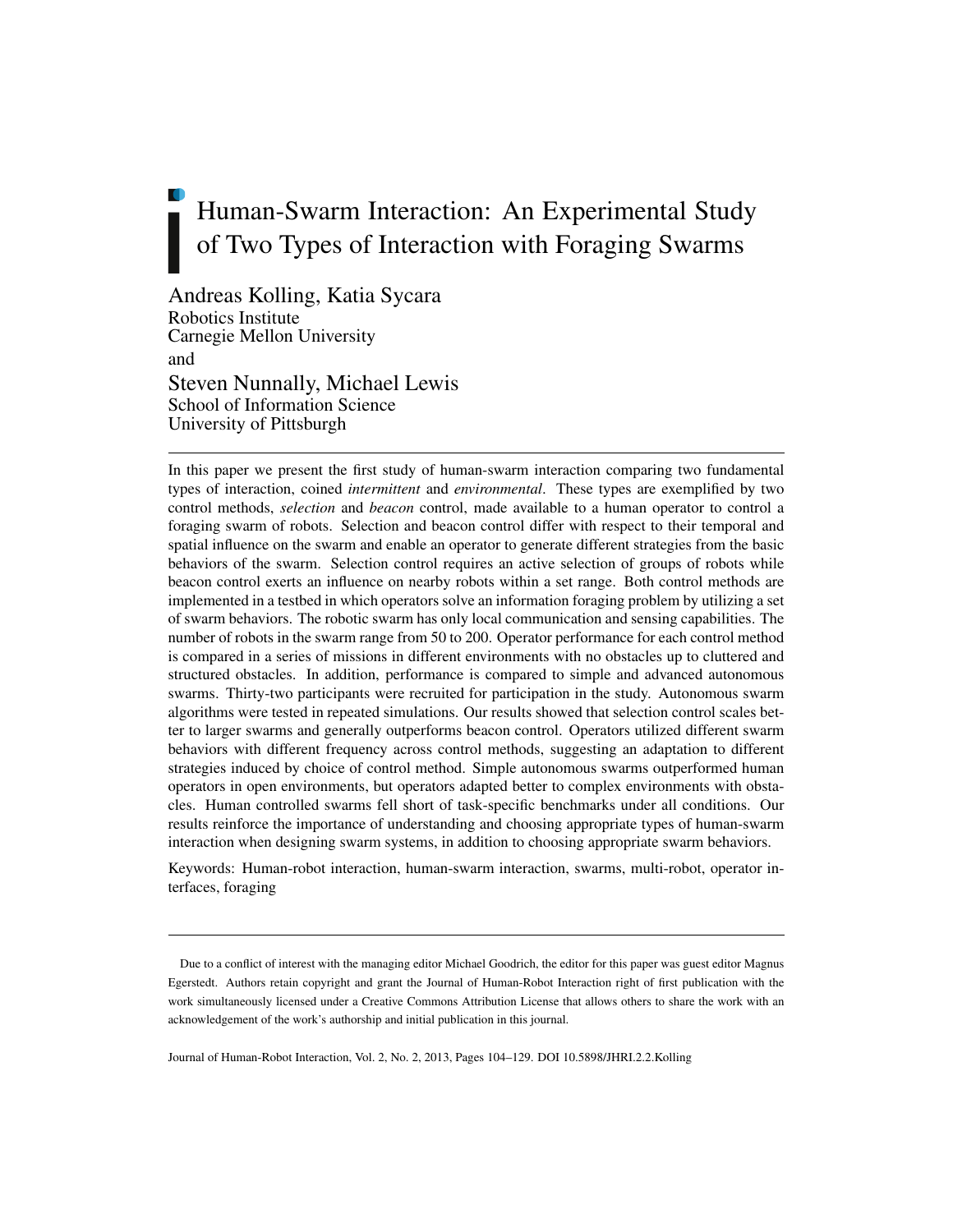## 1. Introduction

In recent decades the number of mobile robots deployed in the field has risen dramatically. Their usage in a wide range of applications offers the obvious advantages of reduced costs, removing humans from harms way, or enabling entirely new applications that were previous impossible. Especially the integration of very large teams of robots into comprehensive systems enables new tasks and missions ranging from search, exploration, rescue, surveillance, pursuit, up to deploying infrastructure. The domains of application are equally diverse and range from low-cost warehouse security, search & rescue, up to interplanetary exploration. New developments in commodity hardware which serve as low-cost replacements for otherwise expensive sensing or motion capabilities promise to further accelerate the trend towards deploying large teams of mobile robots. This, however, poses a challenge for the control of such systems, especially for human operators. Currently, most large robotic systems are controlled by multiple operators, often via remote control. For larger systems with more robots and low-cost hardware such an approach is not practical. While autonomy is already playing a vital role, even for powerful systems, in the form of tools such as mappers, path planners, and monitoring and detection systems, it is expected to play an even more important role for robotic systems with a very large number of robots, so-called swarms. An increased usage and reliance on autonomy, however, poses another challenge for the human operators, especially when distributed algorithms with complex dynamics are used. In short, enabling human operators to control robot swarms with hundreds of robots, or more, is still an open problem. Currently, multi-robot approaches generally scale to at most ten's of robots per operator even when using state of the art mapping, path planning, target detection, and coordination algorithms to alleviate the load on the operator (H. Wang et al., 2011; J. Wang & Lewis, 2007). In order to scale to the size of swarms and especially when dealing with robots with very simple sensors and actuators, we expect operators to rely on interacting with largely autonomous algorithms.

In addition to the large number of robots, swarms are also more difficult to control because the desired functioning of a swarm depends on the emergence of a useful property from the interaction of individual robots. This phenomenon of a non-apparent emergent behavior is a key characteristic of most swarms. For current robotic systems it is usually the complex interactions of a single powerful robot with its operator and surroundings that determine function. But for most swarms the interactions between a large number of robots determine function. Ideally, the emergent behavior is robust to changes in the environment, robot failure, and other unexpected events and does not depend on the proper functioning of every single robot. The difficulty is that in most cases the individual robot behavior that corresponds to a desired emergent behavior of the swarm is hard to determine. The emergent behavior or functionality arises on a higher level of abstraction and is difficult to predict or control. Consequently, many of the known algorithms, e.g., for flocking (Olfati-Saber, 2006), have been first observed in and inspired by biological systems but subsequently have been understood and studied in control theory. In fact, much of the recent work in swarm robotics has focused on autonomous algorithms for swarms, rather than methods to enable an operator to understand and interact with the swarm. While there are some examples of successful interactions of a human operator with a particular swarm system there has not been a systematic study or comparison of different methods of interaction. In addition, we have the obvious problem that swarms can be very varied and that the interaction depends on the tasks, hardware, and algorithms the swarm is capable of running.

In this paper we are concerned with more general questions regarding human-swarm interactions that are applicable across different swarms and domains. Prior work has often enabled successful interactions between human operators and swarms for particular system and purposes. A broader and systematic study of the human-swarm interaction itself, however, has not been undertaken. We provide the first starting point for such a systematic study by comparing fundamental types of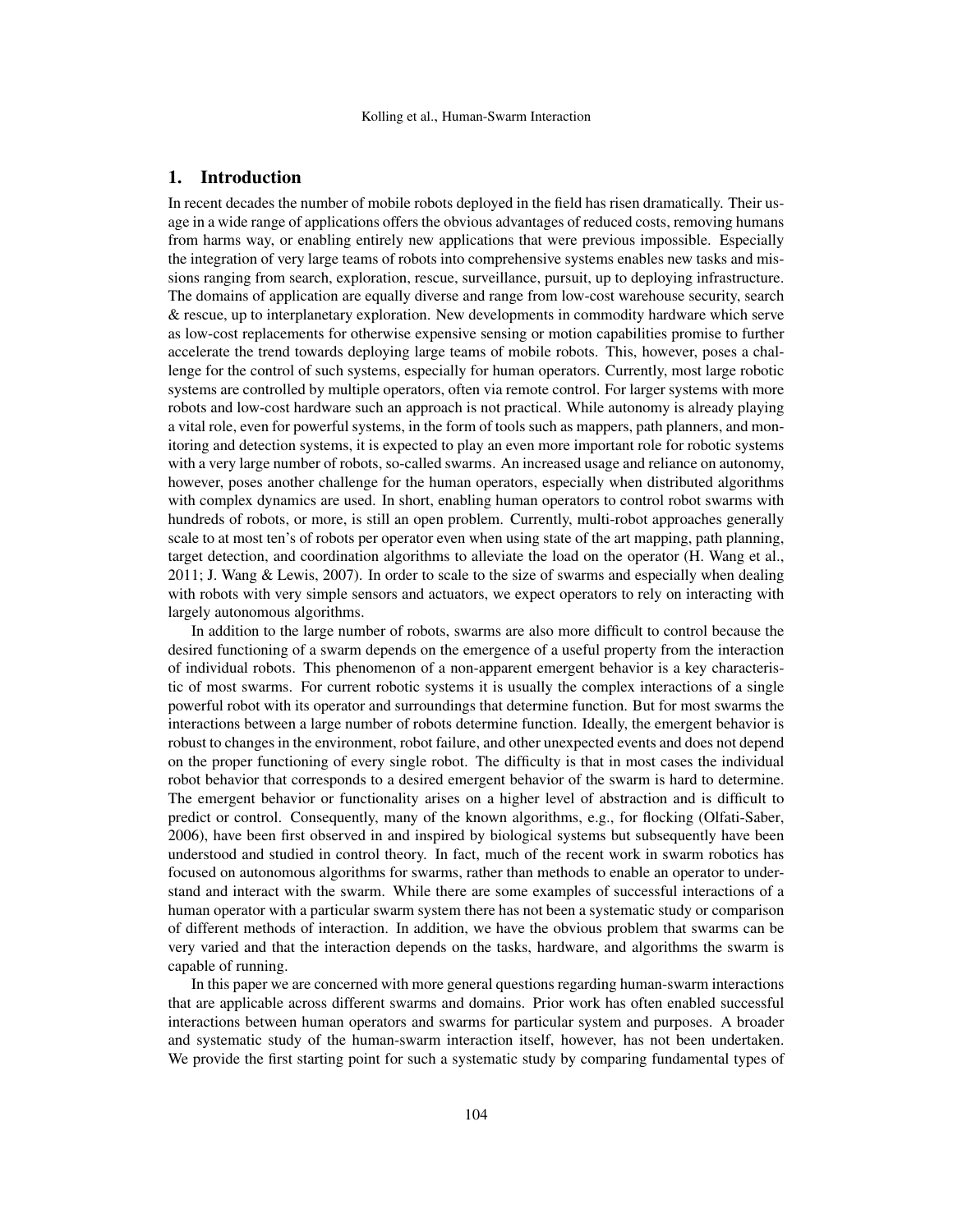human-swarm interactions. Our goal is to develop a basis for the study of types of human-swarm interaction that can inform system and swarm design. While it is clear that the design of swarm behavior is crucial for its performance we will show that swarms with an identical set of behaviors perform differently under different modes of interaction with operators. The wide range of possibilities for the design of swarms and human-swarm interactions makes such an effort worthwhile in order to determine the impact of design choices on the quality and properties of the human-swarm interaction.

#### 1.1 Human-Swarm Interaction Types

The first type of human-swarm interaction is coined an *intermittent* interaction. Therein, an operator influences a selected subgroup of the swarm to switch from their current individual behavior to a new behavior. Once the individual robots switched behaviors the swarm will appear to generate a novel emergent behavior. This type of interaction is similar to the simple interfaces used in many computer applications, such as computer games, in which a set of objects are instructed to perform a particular function at a particular time. Consequently, our implementation of an instance of this type in form of the *selection control* method is a straightforward marquee selection tool. Once selected, an operator can influence a group of robots and set their mode to any of the available behaviors.

The second basic type of human-swarm interaction is coined an *environmental* interaction. Here an operator does not influence a selected subgroup, but rather manipulates the environment to which the robots in the swarm then react. Such environment manipulations are generally local and can influence all robots within a particular area and induce them to adopt a given behavior. Often, such as with artificial pheromones (Coppin & Legras, 2012), the environment manipulation is virtual and only visible to the robots themselves. In other cases gates or other parts of the environment are manipulated directly, for example with so-called wild robots (Bobadilla, Sanchez, Czarnowski, Gossman, & LaValle, 2011). Our implementation of environmental interactions is coined *beacon* control. Therein, an operator modifies the environment for the swarm by placing a beacon that influences nearby robots. A beacon has a location, a range, and an associated mode. All robots within its range switch to the associated mode. In contrast to selection control, which requires an active selection, robots are passively influenced by the closest beacons once they get into its range. Beacons are persistent until they are removed by an operator and multiple beacons can be present in an environment. Swarm phenomena such as leader or predator models can be simulated by placing beacons that attract or repel nearby robots. There is also a very practical difference between selection and beacon control. Selection control requires knowledge about the location of the robots to associate them to an area designated for selection. Beacon control, on the other hand, can be implemented by broadcasting a targeted signal within an area and thereby influencing all robots within that area without knowledge of their location.

In addition to intermittent and environmental interactions we have identified two additional general types of interactions with swarms. These are coined *persistent* and *parameter setting* interactions. With persistent interactions an operator provides a continuous control input for the swarm or members of the swarm. This type of interaction is found with haptic control of large robot formations, such as in (Lee, Franchi, Giordano, Son, & Bulthoff, 2011; Franchi, Robuffo Giordano, Secchi, Son, & Bulthoff, 2011; Franchi, Masone, Bulthoff, & Robuffo Giordano, 2011; Secchi, Franchi, Bulthoff, & Giordano, 2012). But also control via a predator or leader (Goodrich, Pendleton, Sujit, & Pinto, 2011) requires direct and persistent control of parts of the system. Here the considerable amount of work done in haptic and continuous control of centralized systems can be leveraged. In contrast to this, the fourth type of interaction, parameter setting, is very particular to swarms. Many swarm algorithms, e.g., the previously mentioned flocking algorithms (Olfati-Saber, 2006), are expressed as a distributed system with equations containing free parameters, such as the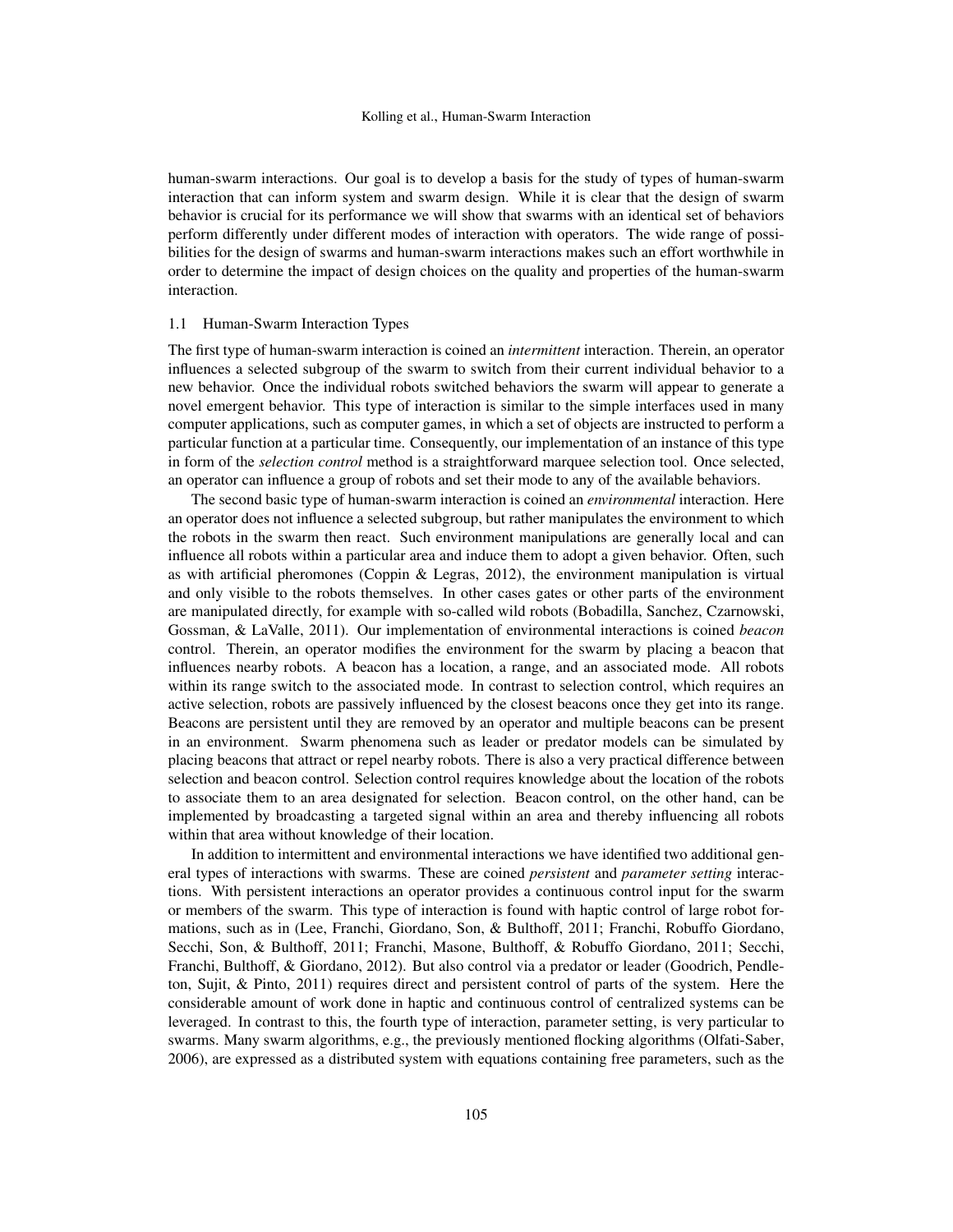distance at which robots attract or repel each other. Changing these parameters can enable a wider or narrower range of possible emergent behaviors (Goodrich, Pendleton, Kerman, & Sujit, 2012). Parameter setting is arguable the most indirect form of influence on a swarm and the properties of such methods will depend even more heavily on type of autonomous behavior and swarm hardware. While these two types of interaction also warrant further study, our emphasis in this paper is solely on environmental and intermittent interactions.

Our contribution is the first study that compares the two fundamental types of interaction, *intermittent* and *environmental*, in an experimental setting with a variety of swarm missions and swarm behaviors. The implementation of intermittent and environmental interactions is achieved by using *selection* and *beacon* control, respectively. We show that operator performance can differ dramatically between these control methods, even when both have the same set of swarm behaviors available. From the perspective of the operator the main differences between selection and beacon controls are their spatial and temporal characteristics. More precisely, beacon control is spatially persistent and the robots affected by the change are generally within the area of the environment which is manipulated by the human operator. Selection control, on the other hand, keeps the same set of robots selected, even as they disperse in the swarm and move through the environment. The robot selection is hence persistent across time until a new selection is made. As a consequence both control approaches enable very different strategies with different degrees of effort and complexity. Consider a scenario in which robots have to perform a sequence of tasks when at a certain location, such as moving on a safe path around an obstacle. By using beacons any robot entering at any time will perform this sequence of tasks. Selection control requires the operator to select robots once they reach the location to give them the appropriate instructions. But if only one group of robots has to execute a sequence of task at a location, then selection control is expected to allow better control since all robots remain under control of the operator despite their continuous movement. In theory, both control approaches can in enable an operator to exert very precise control, even over individual robots by using very small and frequent selections or by placing many small-range beacons. The ideal operator should hence be able to utilize both methods with equal effectiveness; however, our experiments will show that these methods differ with regard to usability and performance.

Our experimental results also support the claim that autonomy is crucial to enable the control of robot swarms for complex missions such as foraging. We show that human operators are performing worse in foraging missions compared to even basic autonomous approaches, yet in complex structured environments human operators perform just as good as in simpler environment, suggesting that they adapt better to complex environments. In contrast, the simple autonomous algorithms deteriorate significantly in environments with complex structure. Different variants of entirely autonomous swarms also adapted differently to the tested environments. Hence, benchmarking the performance of swarm autonomy across a wide range of scenarios becomes crucial. As an open question we identify the integration of advanced autonomous swarm behavior that performs better at key aspects of the foraging mission with strategic operator intervention that enables better planning and adaption to structured environments and other environmental circumstances not considered a-priori in the design of the autonomy. The main open challenge, however, is to develop an entire field that enables a rigorous understanding of how to enable human-swarm interaction and categorize the different modalities and design choices for such systems.

We will briefly present related work in Section 2 and introduce our methods, testbed, and swarm behaviors in Section 3. This is followed by our results, a discussion in Section 4, and a conclusion in Section 5.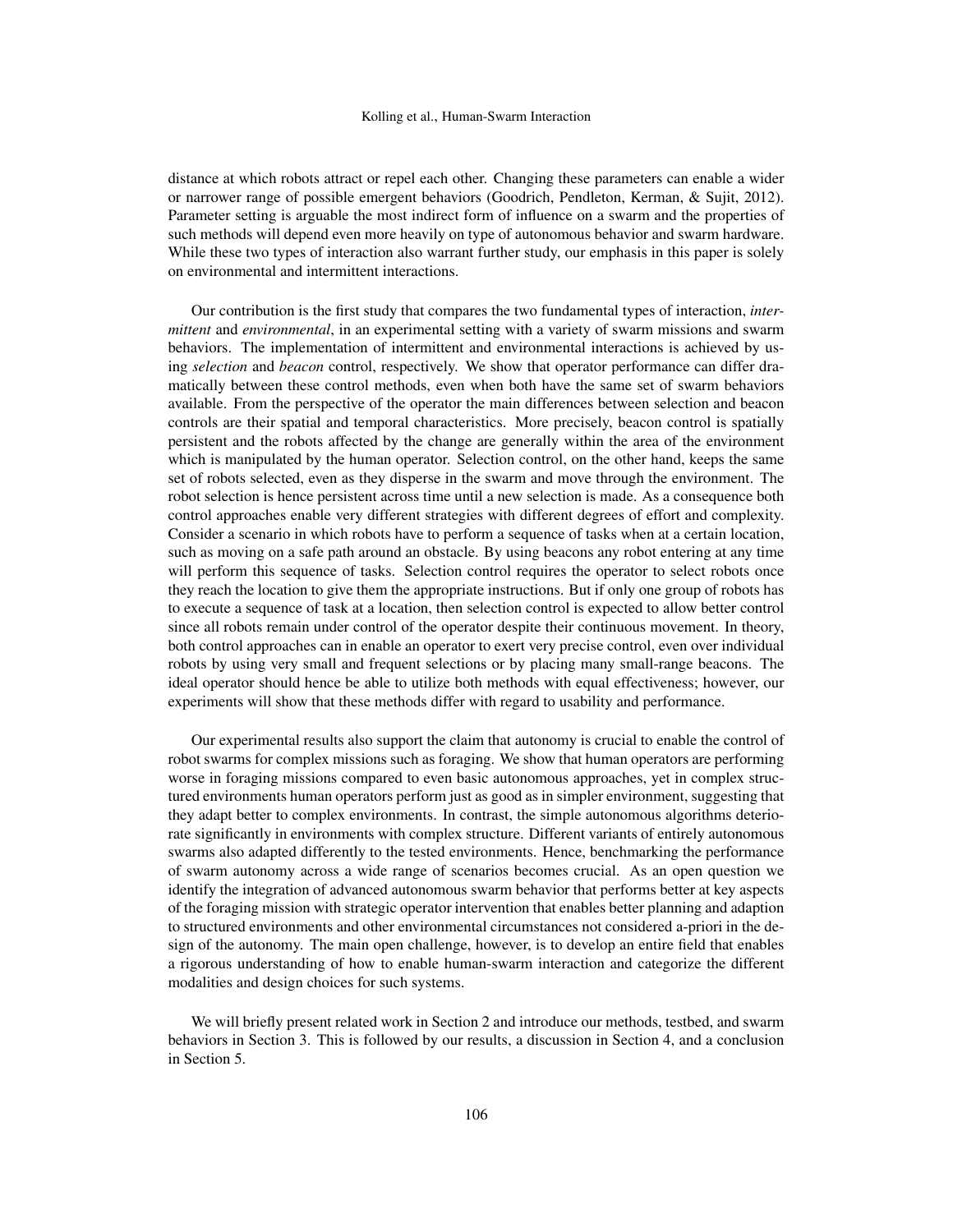## 2. Related Work

The literature on human-swarm interaction is rather sparse. At the same time, literature on autonomous swarm behavior is too vast to be reviewed here and so we will focus only on a very small subset relating to the algorithms from control theoretic approaches that we utilized in our testbed. Surveys on swarm robotics are found in Bayindir and Sahin (2007), Dudek, Jenkin, and Milios (2002), and Mohan and Ponnambalam (2009). .

One of the earlier contributions on human control of large robot systems is made in Cummings (2004), where some of the main challenges for supervisory control of swarms are discussed. The author calls for further research to address the development of new swarming technology and the lack of understanding of supervisory control of such systems, particularly with respect to the interaction of autonomy with operators. One of the first researcher groups to consider practical challenges in controlling swarms of robots was McLurkin et al. (2006), who described experiences with a swarm of 112 robots, where the focus was kept on hardware and the development of software for the swarm. A similar approach was then taken in Li, Alvarez, De Pellegrini, Prabhakaran, and Chlamtac (2007), where the presented software tool ROBOTRAK addresses hardware and software problems, especially programmability, with regard to the control of robot swarms. Centered around another practical application, researchers Bashyal and Venayagamoorthy (2008) consider swarm control in the context of searching for a radiation source. This concept proposes yet another architecture based on a set of desirable features and presents a simple test system in which operators successfully aid a swarm in locating radiation sources. Also focused on a particular task, a team of Unmanned Aerial Vehicles (UAVs) was controlled by a single operator using behavior-based controls in Ding, Powers, Egerstedt, Young, and Balch (2009). These controls enable UAVs to perform a surveillance mission semi-autonomously while the operator generates a mission plan. Similarly as in Ding, Powers, Egerstedt, and Young (2009), much of the direct control is based on a leader-following approach and the operator can choose to teleoperate individual UAVs. This can be seen as an example of a *persistent* swarm interaction since persistent control inputs are given to at least one individual. Much of the above work is related to practical obstacles from a robotics perspective in the design, programming, and deployment of swarms rather than in the direct controllability of a swarm by an operator. No comprehensive user studies have yet been attempted.

Another (slightly more general approach) is taken in Kira and Potter (2009). Therein the authors use so-called *physicomimetics*, i.e., the simulation of physical forces to control a swarm. Two basic forms of control are distinguished. The first is a top-down control for which an operator sets global swarm parameters and the system learns to adjust the parameters of individual robots to achieve the desired global parameter. This is an example of a parameter setting interaction. The second is a bottom-up approach in which virtual agents are used to modify the behavior of existing agents through interaction instead of directly setting their parameters. This can be viewed as an example of an environmental interaction since the placement of virtual agents changes the perceived environment of all other agents. A learning method for both approaches is proposed to either set the parameters or determine the placement of virtual agents. The application considered is the defense of a resource against an attacker. The physicomimetic approach promises to be an intuitive control paradigm due to the force metaphors borrowed from physics with which operators should be familiar. Since no comprehensive user studies have been attempted this claim remains to be validated.

A recent study on the so-called *autonomy spectrum* (Coppin & Legras, 2012) uses a swarm system with a pheromone-based human-swarm interaction. The emphasis therein is on the assignment of a level of autonomy, as originally was proposed in Sheridan and Parasuraman (2005) to the information acquisition, analysis, decision selection, and up to action implementation. The work in Coppin and Legras (2012) on the problem of determining appropriate levels of autonomy for the subtasks in a complex system complements our study, but they were not concerned with a system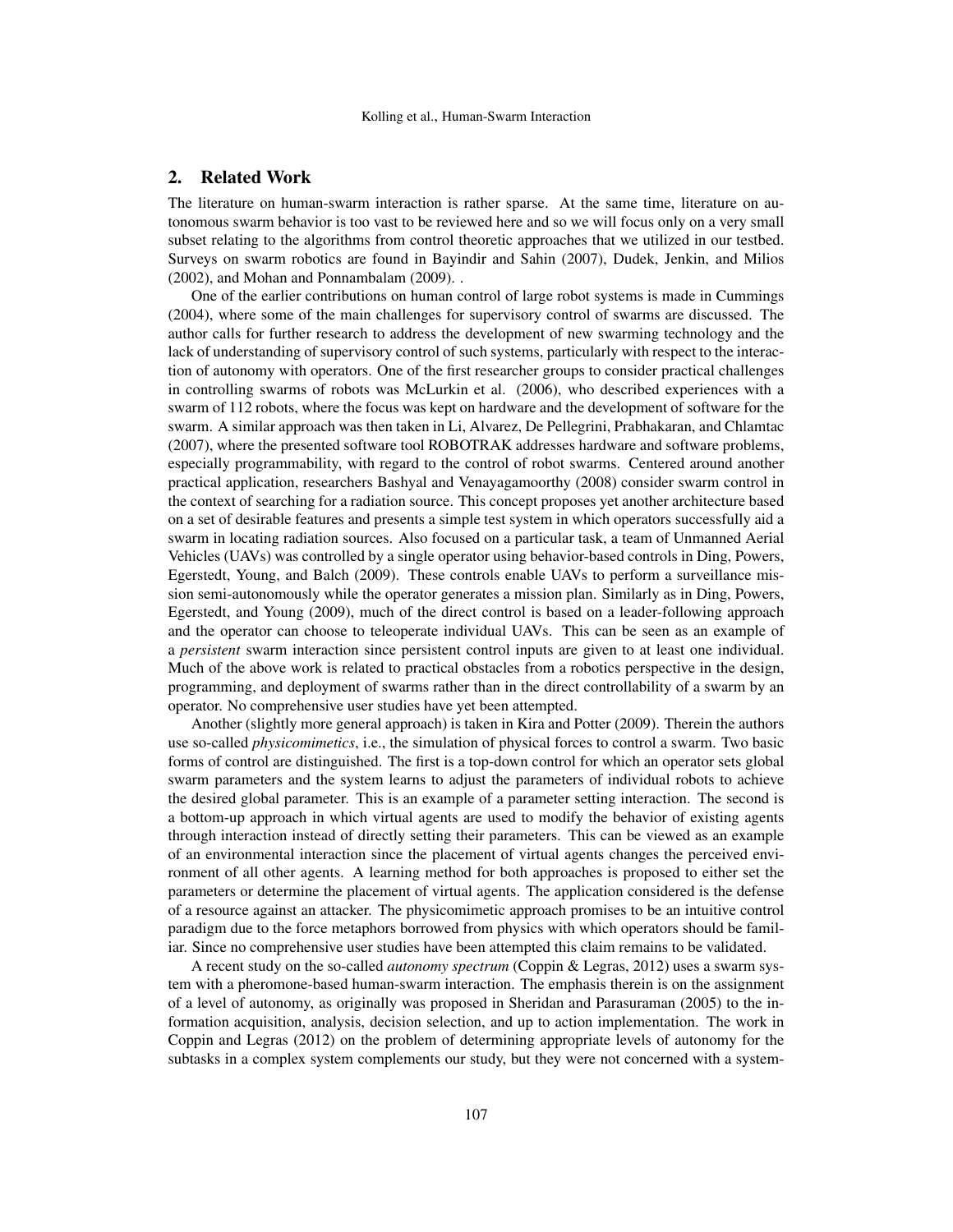atic comparison of human-swarm interactions. They do, however, utilize environmental and direct swarm interaction types in their system (Coppin & Legras, 2012).

The first study that investigated the degree of control a human operator can exert on a bioinspired swarm is found in Goodrich et al. (2012). Leader and predator-based approaches were compared with regard to their influence on a swarm behaving according to Couzin's model (Couzin, Krause, James, Ruxton, & Franks, 2002). In these approaches, a human operator controls the leader or predator continuously and thereby influences the swarm locally. While leaders were more effective in influencing coherent flocks, an operator could use predators to divide flocking swarms into sub-groups. This work is another example of a persistent interaction in which the persistent control of predators or leaders influence the remaining swarm.

While the above considerations are worthwhile, our focus is rather on general principles of human-swarm interaction that enable a variety of missions with the operator injecting missionspecific knowledge into the system. The main goal is the integration of simple as well as complex robot behaviors, which may be autonomous algorithms, into a system controlled by a human operator. For this purpose we now shortly introduce some related work on the autonomous control of robotic networks. More precisely, we are considering the problems of rendezvous, coverage and deployment, and connectivity maintenance. An algorithm for the rendezvous problem for distributed robotic networks was introduced in Cortés, Martínez, and Bullo (2004), which assumed open and uncluttered environments where every robot can obtain the location of its neighbors. An algorithm for optimally distributing a network of robots in an open environment is given in Cortes, ´ Martínez, Karatasand, and Bullo (2004). An additional algorithm that deploys robots in non-convex and simply-connected environments is presented in Ganguli, Cortés, and Bullo (2008). Although therein the goal was to simply cover the entire space, Cortés et al. (2004) computed an optimal cover given a sensor deprecation with respect to distance. A rigorous formalization and unifying framework of much of the above is presented in Bullo, Cortés, and Martínez (2009). While this work is rigorous in terms of the theory the working assumptions are rather strict and often violated in practical application; however, these algorithms make ideal candidates for our swarm behaviors so we are going to use the connectivity maintenance, rendezvous, and deployment algorithms. Connectivity maintenance allows us to guarantee that all robots form a connected communication network at all times and compute a set of admissible control inputs that satisfy this constraint. This is crucial for swarms with only local communication. Different communication networks can be chosen that lead to different communication constraints. Rendezvous algorithms guarantee that a set of robots can find agreement over a location where they get together, which could provide a useful functionality for users in the presence of obstacles. The more complex algorithm is the optimal deployment that relies on the robots to compute a Voronoi Diagram and move toward their respective centroid. Using this algorithm, a user can achieve optimal deployment in open spaces without manually dispersing robots.

The mission we developed for our experimental testbed is based on the problem of robotic foraging. The surveys in Ostergaard, Sukhatme, and Matari (2001) and Winfield (2009) provide an overview and a taxonomy of some of the variations of the problem. Most of this work, however, focuses on foraging problems in which robot performance is primarily influenced by the coordination to bring foraged objects back to a designated area. Such foraging problems are considered in Labella, Dorigo, and Deneubourg (2006), Liu and Winfield (2010), Liu, Winfield, and Sa (2007), Panait and Luke (2004), and Shell and Mataric (2006). The focus in much of this work is the planning of efficient paths for the repeated collection of objects for a source to a sink or the avoidance of collisions near a sink. Other considerations include the energy level of the swarm that can be replenished with foraged objects. In our information collection scenario, the foraged objects are not directly usable for the swarm and do not need to be transported. The search part of the foraging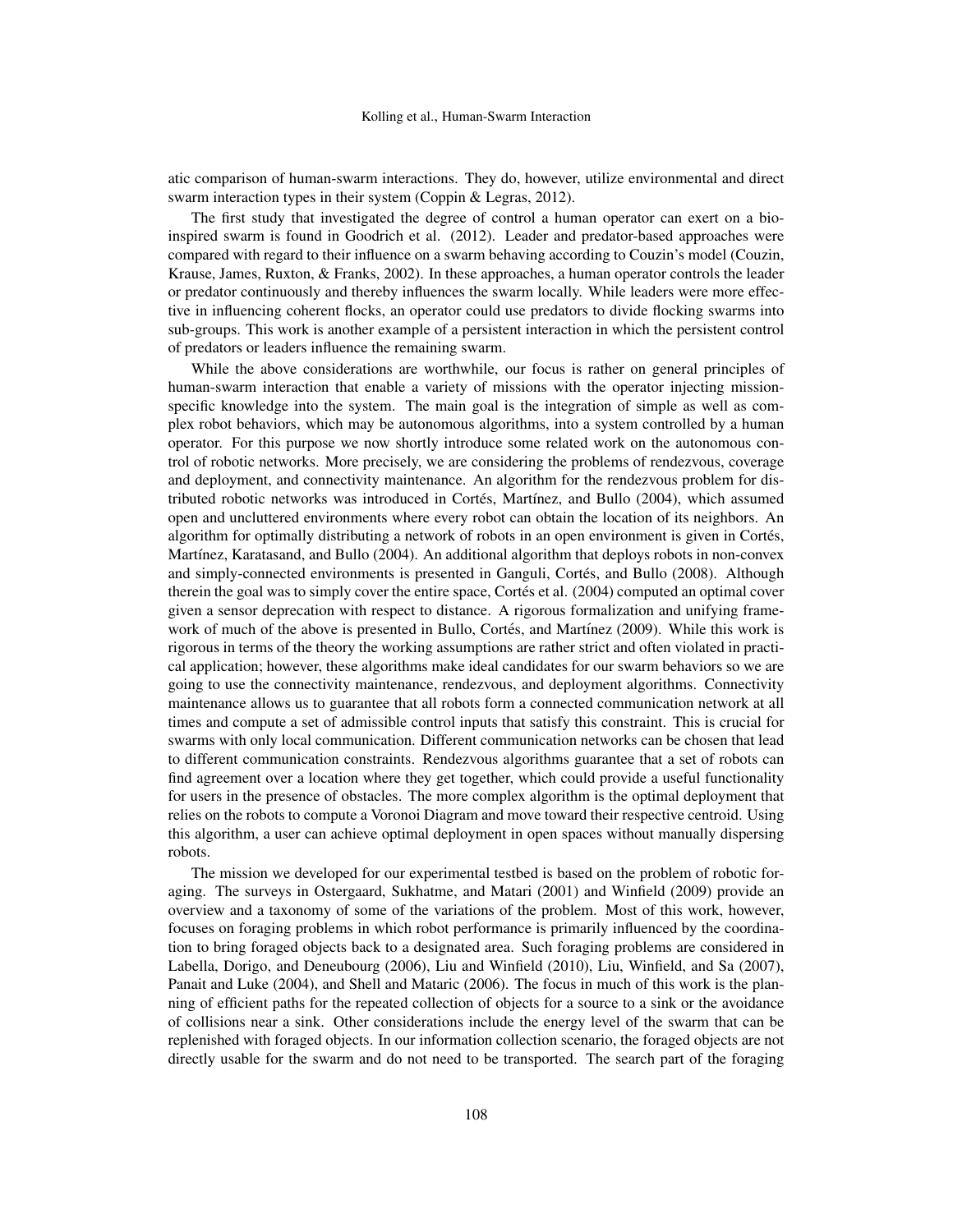problem in the above papers was mostly solved by random motion, similar to the biological systems that inspired this work.

A more closely-related problem to information foraging is that of deploying robots to cover a large area. This problem is addressed in Howard, Mataric, and Sukhatme (2002) with a potential field-based approach. Robots compute a local force field that repels them from each other and from obstacles in order to distribute the robot swarm in an environment. This approach requires only local computation, and some experimental results show swarms of robots successfully dispersing in complex and structured environments. This algorithm is the basis for two of our autonomous swarm variants presented in more detail below. In another deployment and coverage algorithm as presented in Bullo et al. (2009) and Cortés et al. (2004), control laws distribute a robot swarm in order to obtain good sensor coverage, which is also optimal under certain conditions. Guarantees of optimality do not hold up in the presence of obstacles. In open space and with all parts of the environment equally important for the coverage, the robot swarm is guaranteed to converge to an optimal Voronoi configuration, where each robot is at the centroid of its Voronoi face. Due to these properties, we used this algorithm as a feature for human operators that can use it to distribute robots in open parts of the environment. Another related problem is that of connectivity maintenance, also addressed in Bullo et al. (2009). We use the presented algorithms to guarantee that the motion of robots in our swarm does not break the connected communication network since robots can only communicate locally and need to transmit their information back to a base station, as described in further detail below. Another algorithm from Bullo et al. (2009) that we employ enables a swarm of robots to rendezvous at a location, providing yet other basic capability that the human operator can utilize.



*Figure 1*. An example of the deployment algorithm in which four robots converge to an optimal configuration from starting positions in a) to the final configuration in c).

## 3. Methods

In order to study human-swarm interaction in a controlled setting we developed a testbed in which a human operator can control a large swarm and solve complex missions. The missions are based on the problem of information foraging which we describe in more detail in Section 3.1. Operators solve variants of the information foraging problem in different environments and with different robot swarms. These are described in further detail in Section 3.2. Details on swarm behaviors and the operator interface and controls are provided in Section 3.3. The missions used for the experiments are described in 3.4. Autonomous swarms that are used as performance benchmarks can be found in Section 3.5.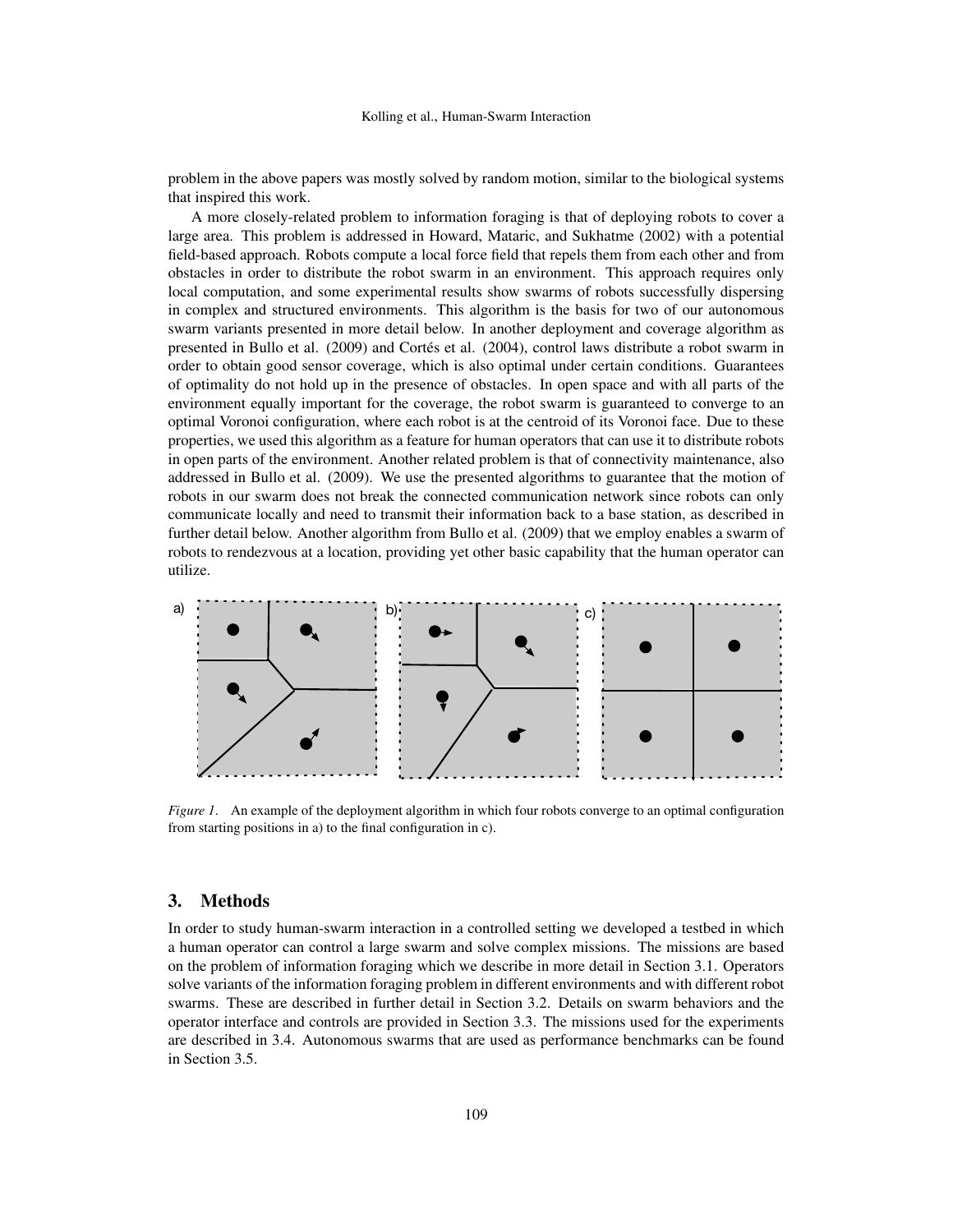#### 3.1 Information Foraging

The information foraging problem is defined as follows: Let  $\mathcal{E} \subset \mathbb{R}^2$  be the bounded free space of an environment. The swarm consists of m robots. Each robot  $i = 1, \ldots, m$  has a configuration  $q_i \in \mathcal{E}$ , in our case this is simply a position in the planar environment. We write  $q \in \mathcal{E}^m$  for the swarm configuration. Robots can communicate locally within communication range  $r_c$  when within line-of-sight in E. Each robot is equipped with a sensor with a footprint  $V(q_i) \subset \mathcal{E}$  which includes the area visible from the robot up to the sensing range  $r_s$ . We write  $V(q) = \bigcup_{i \in I} V(q_i)$ for the area visible by all robots. Within this area robots can detect information objects, written as o, which represent events of interest. They appear randomly through the environment according to some probability density  $p_E$  on E as time progresses from  $t \in [0, T]$ . A mission ends at time T. Information objects also have an informational value. The higher this value the more information can be collected from the target. Each robot collects information for an information object at the rate of  $c$  units per time step. Hence, more valuable targets will have to be observed for longer times to forage their value, simulating the gathering of information on more complex and interesting events. Let us write  $q(o) \in \mathcal{E}$  for the configuration and  $v(o)$  for the value of an information object o.

The goal of the swarm is to collect information from information objects and transmit it to a base station  $b \in \mathcal{E}$ . Let  $G_c = (V, E)$  with  $V = (b, q_1, \ldots, q_m)$  and  $E \subset V \times V$  be the communication graph of the swarm with an edge between any two robots, including the base station, within line of sight and range  $r_c$ . Let  $I \subseteq \{1, \ldots, m\}$  be all robot indices so that there exists a path in  $G_c$  for all  $q_i$  with  $i \in I$  to the base station b, i.e., simply the connected communication network of the base station. Every robot  $q_i$  with  $i \in I$  can transmit information to the base station.

In addition to detection sensors robots also have a collection footprint  $C(q_i)$  which includes all points visible from  $q_i$  within range  $r_o$ . Let  $C(q) = \bigcup_{i \in I} C(q_i)$  be the joint collection footprint. A robot  $q_i, i \in I$ , collects information only from information objects o so that  $q(o) \in C(q_i)$ . Information is collected at a constant rate of  $c$  units per time step for every information object in  $C(q_i)$ . When information is collected by a robot it is removed from the information object, i.e., for every information object o we have  $\dot{v}(o) = -c \cdot |\{i|q(o) \in C(q_i), i \in I\}|$ . All information objects with  $q(o) \notin C(q)$ , i.e., not in collection range of any robot, deteriorate at rate d, i.e.,  $\dot{v}(o) = -d$ . This simulates the loss associated with not observing an interesting event as it unfolds. Finally, the overall performance of the robot swarm, called the score, is determined by the total information value collected and transmitted to the base station. Evidently, to reach the highest possible score, the entire environment needs to be covered with the detection sensors to avoid deterioration of information. A sufficient number of robots need to be moved toward high value targets to collect all information before time T.

#### 3.2 Testbed, Environments, and Swarm Configurations

The testbed was developed in NetLogo (Wilensky, n.d.), a simulation platform suitable for modeling interactions between a large number of agents. In addition to NetLogo, we developed Java extensions for computing Voronoi Diagrams and Delaunay graphs. Five different environments, as shown in Figure 2, were created and used. The size of each environment is 400 by 400 NetLogo patches. Each NetLogo patch in the user interface shown in Figure 3 has a width and a height of two pixels.

For our missions based on the information foraging problem, we used the five maps from Figure 2 with uniform  $p_E$  to spawn information objects at a rate of  $\frac{1}{4}$  per second with  $v(o)$  sampled uniformly from  $[1, 50] \subset \mathbb{N}$ . For the robot swarm we set up four configurations, as seen in Table 1, with a disk of range  $r_o$  and a disk of range  $r_s$  centered at  $q_i$  as the footprints for information collection  $C(q_i)$  and sensing  $V(q_i)$  respectively. The decay rate for information is set to  $d = 0.5$  per second. The overall collection rate of the robot swarm is  $\frac{20}{m}$  units per second for all swarm configurations, i.e., swarms with more robots are assumed to have weaker collection sensors on every individual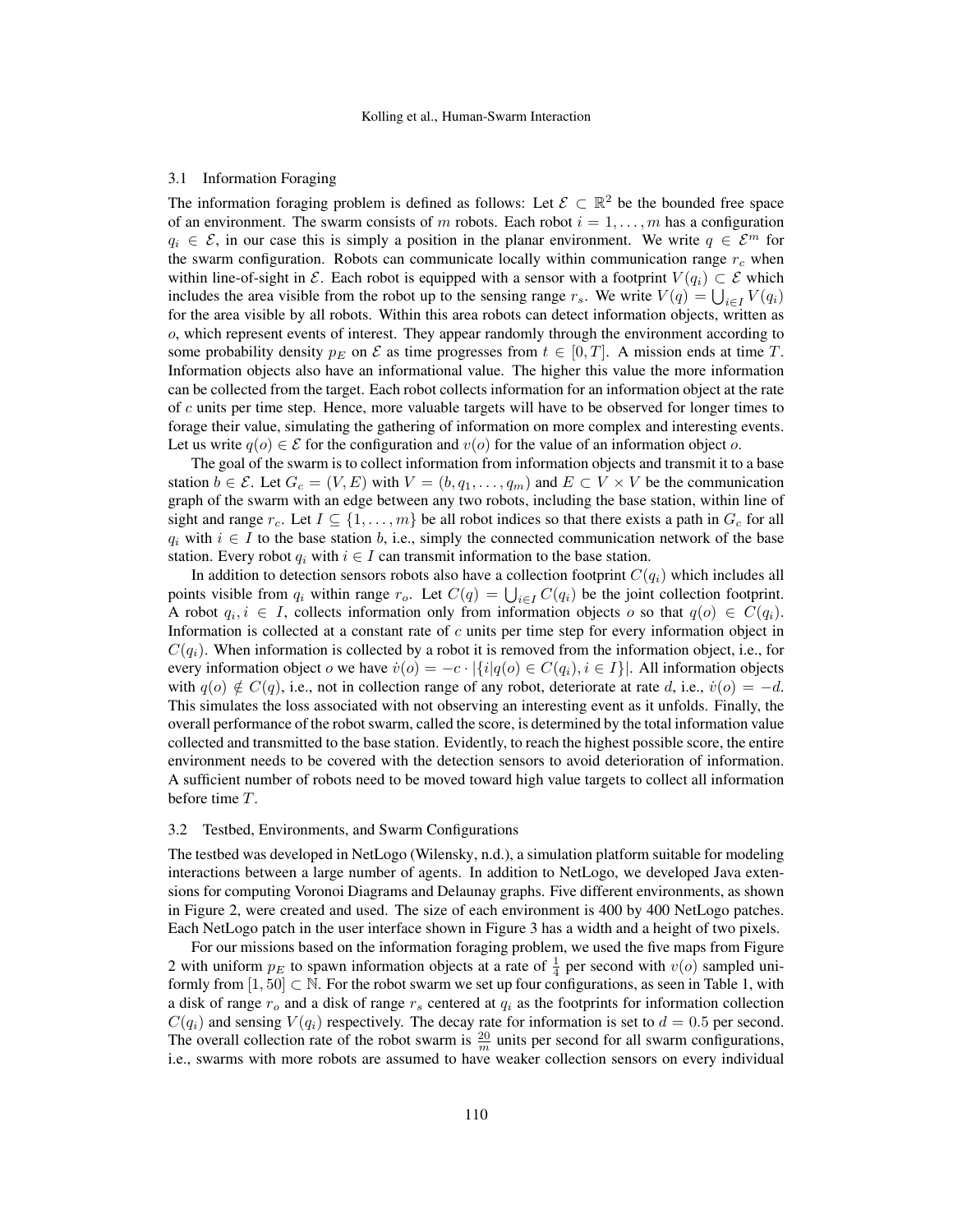

*Figure 2.* Five test environments a), b), c), d), and e). Obstacles are black and free space is white.

robot. The overall spawn rate of information that can be collected is  $\frac{25}{4}$ . To match this information spawn rate all information objects have to be observed by  $\frac{5}{16}$  of the robot swarm, i.e., approximately a third of all robots have to collect information while the others can serve as communication infrastructure and cover  $\mathcal E$  to monitor for newly spawned information objects. The time horizon is set to  $T = 300$  seconds. Robots collide at a distance of two patches. At the beginning of a mission they are placed on random locations in the top right corner of each environment around the base station. All robots have the same maximum speed of five patches per second. The swarm configurations in Table 1 are chosen so that all configurations, despite the varying number of robots, have a similar overall capability. Here capability refers to the ability to cover an environment and collect information. As a simple heuristic, doubling the number of robots and reducing the collection and communication rates and ranges by half provides a similar overall capability. It is worth noting that the swarm with more but less capable robots is more flexible with regard to the potential spatial configurations it can be in. Larger swarms are also expected to be more difficult to control for human operators. Our results with benchmark autonomous algorithms, presented in Section 4.1, show that all four configurations obtain a similar performance in these benchmarks. This indicates that these configurations, given appropriate control inputs, can reach the same levels of performance.

#### 3.3 Swarm Behaviors and Operator Controls

The operator is assumed to be connected to the base station  $b \in \mathcal{E}$ . In order for the operator to see the location of a robot and send it instructions it has to be connected to the communication network rooted at the base station. In addition to obstacles, the communication links of a robot also constrain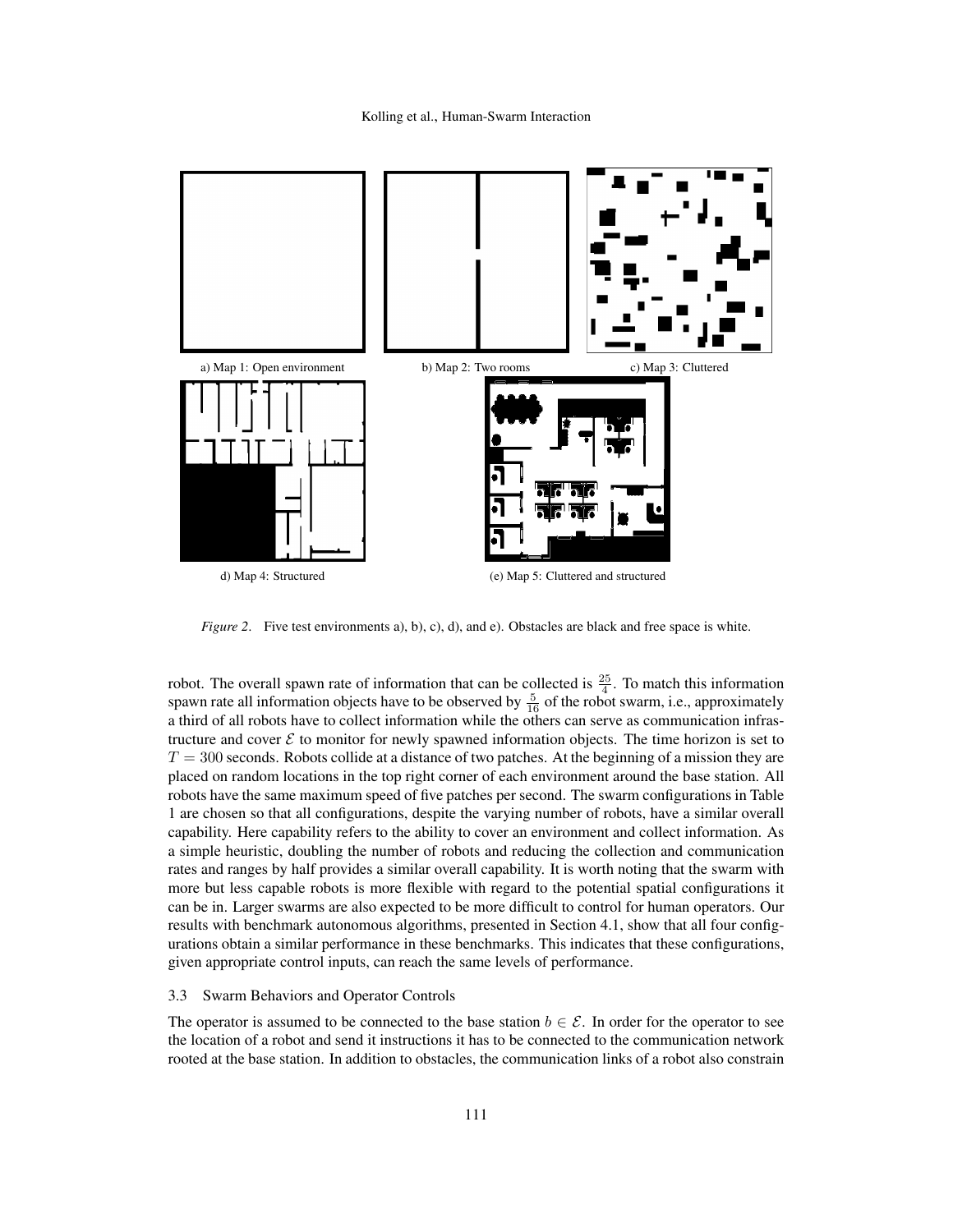

*Figure 3.* The user interface of the swarm testbed. Robots are small arrows, communication links are gray edges, the base station is brown, and information objects are marked as persons (information objects) in red with their information value displayed in black. Robots currently within information range  $r_i$  of an information object receive a red "\*". Operators in the beacon and in the selection control conditions only see their respective control panel.

|  | Configuration | $m$ Robots | $r_c$ | $r_{s}$ | $r_{o}$ |        |
|--|---------------|------------|-------|---------|---------|--------|
|  |               | 50         | 60    | 60      | 30      | 9.4    |
|  |               | 100        | 40    |         | 20      | 0.2    |
|  |               | 150        | 30    | 30      | 15      | 0.1333 |
|  |               | 200        | 25    | 25      | 15      |        |

Table 1: The settings for each swarm configuration.

its motion. To maintain connectivity, only motion that does not break an existing communication link is permitted. Robots can communicate with each other when within communication range  $r_c$ and when no obstacles are blocking their line of sight. The operator can choose whether robots have to maintain all communication links or a subset of these by choosing one of the following communication graphs:  $r_c$ -disk graph,  $r_c$ -limited Delaunay graph,  $r_c$ -limited Gabriel graph, or minimum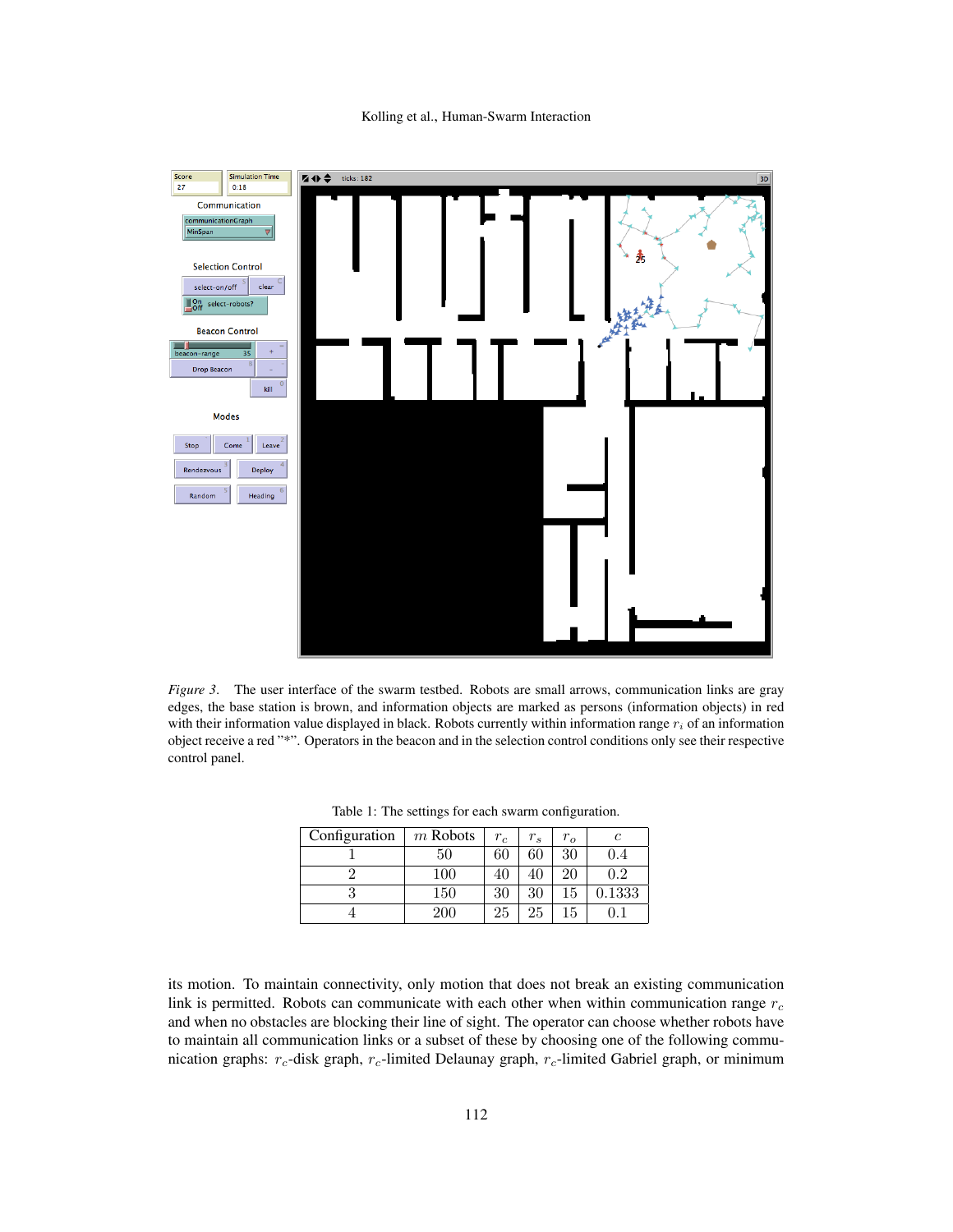spanning tree (see (Bullo, Cortés, & Martínez, 2009) for formal definitions). The  $r_c$ -disk graph is a graph given by embedding all robots into the environment and connecting all that are within line-of-sight and range  $r_c$ . All other graphs are subgraphs of the  $r_c$ -disk graph. More precisely, the  $r_c$ -limited Delaunay graph is the intersection between the Delaunay graph of all robots and the  $r_c$ disk graph. Similarly, the  $r_c$ -limited Gabriel graph is the Gabriel graph of all robots intersected with the  $r_c$ -disk graph. The minimum spanning tree is computed from the  $r_c$ -disk graph by considering Euclidean distance as weights. A simple illustration of these graphs is provided in Figure 4.



*Figure 4*. An illustration of the communication graphs with connections as straight gray lines between robots: a) minimum spanning tree, b) Delaunay graph, c)  $r_c$ -limited Gabriel graph, and d)  $r_c$ -disk graph.

The minimum spanning tree imposes the fewest constraints on motion since it contains the fewest possible communication links while the disk graph contains all possible links. Robots that cannot communicate with the base station are invisible to the operator and wander around the environment choosing a new random direction upon collision. They are, however, still subject to communication constraints due to their local communication links to other robots and they form a separate local connected network. The base station imposes an additional motion constraint on its closest robot to ensure that at least one robot stays within its range. In our missions all robots are initially in a connected network and are expected to remain connected. In more realistic settings than our simulations, however, noise and other factors can still lead to communication loss.

For maps 1 to 4, the map is known by the operator and drawn in the user interface. For map 5, no map is given in advance and the operator has to explore the environment. A trail for each robot is drawn to facilitate exploration. The basic swarm behaviors that are made available to the operator are represented by the following modes:

- 1. Stop: robots stop at their current position;
- 2. Come: robots move toward a target location;
- 3. Rendezvous: robots execute the rendezvous algorithm from Bullo et al., 2009;
- 4. Deploy: robots execute the deployment algorithm from Bullo et al., 2009;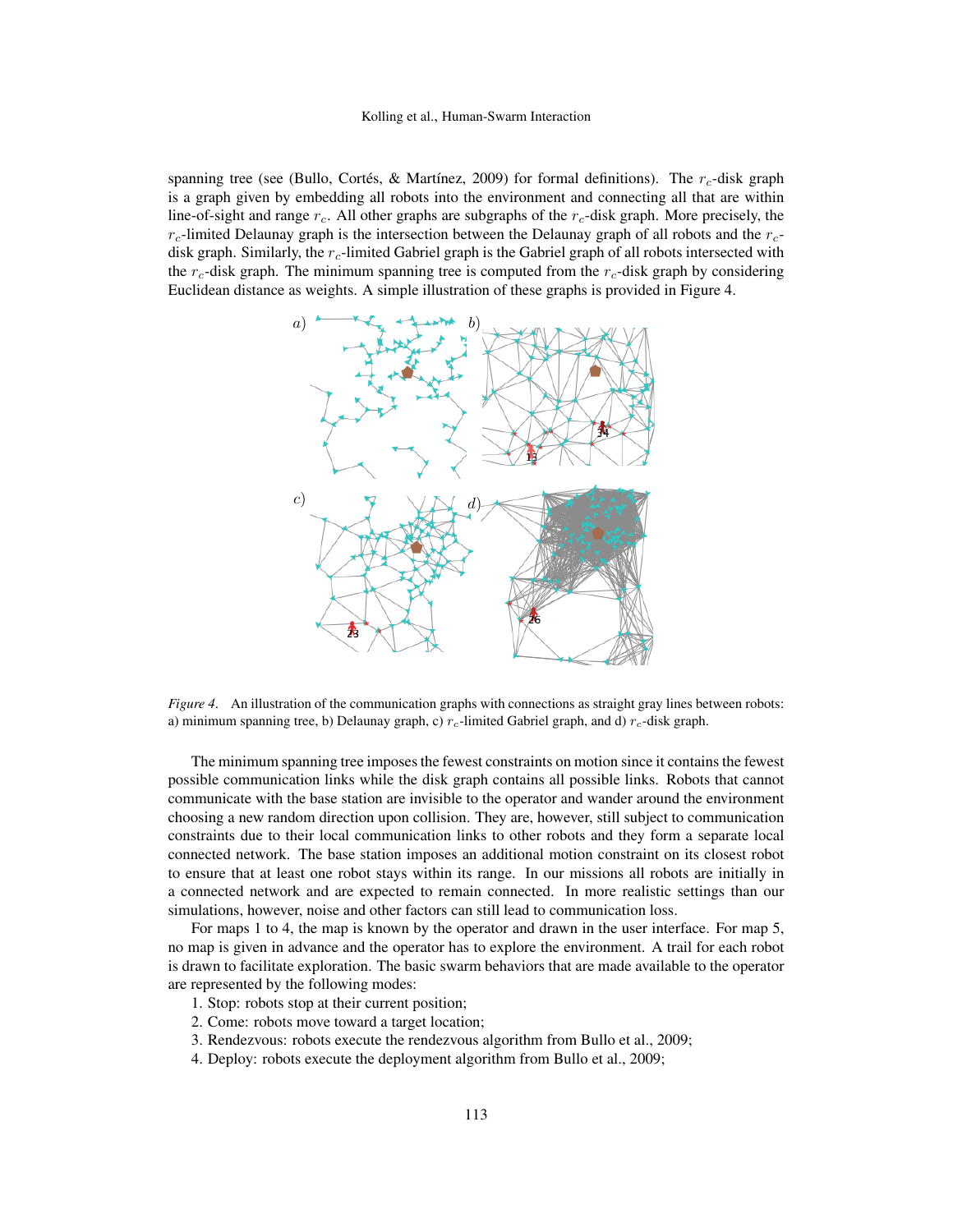- 5. Random: robots move with a new random heading after every collision;
- 6. Heading: robots synchronize their heading and move into the same direction;
- 7. Leave: robots move away from a target location

Robots in the above modes receive the following colors respectively: gray, blue, yellow, green, turquoise, purple, and pink. All robots start in the random mode. In all modes, except deploy and random, robots slide along obstacles when these obstruct the desired direction of motion. Collisions between robots occur within a distance of two patches.

To set the respective modes of a subgroup of robots an operator uses either only the selection or only the beacon controls, depending on the experimental condition. For the selection control the operator can select a group of robots with a rectangular marquee, clear the current selection, and set the mode of all robots in the current selection. Selected robots are marked in red, with the current mode written in abbreviated form in its respective color. Robots that are not selected are drawn in the color of the mode. The come, leave, and heading modes require an additional click to determine the target location or direction. A selection is active until it is cleared and the same set of robots can receive repeated mode instructions. Figure 5 shows a screenshot of a selection of robots.

For beacon control the operator can place, move, set the mode of, change the range of, and remove beacons. A beacon is displayed in the map as a circular object. Its range of influence is marked by drawing the surrounding environment in the color of the respective mode, as seen in Figure 5. The heading mode requires an additional mouse click to determine the heading. Any number of beacons can be placed in the environment. Every robot will assume the mode of the closest beacon that covers its area. In the come and leave modes robots either approach the beacon or move away from it. Beacons can also be moved while they exert an influence on nearby robots, simulating a virtual leader that nearby robots follow. The rendezvous mode, in contrast to the come mode, has robots meet at a location other than the beacon. This is usually a location close to where most robots were to begin with.



*Figure 5.* a) A rectangular marquee selection of robots for selection control. Robots are currently in the random mode. b) A beacon placed in an environment in the blue come mode attracting all nearby robots.

#### 3.4 Missions

Based on the five maps from Figure 2 we presented the operator with one training scenario and seven missions. Participants were instructed that their robots had to collect information from persons (information objects) that appear randomly throughout the map. Each information object had a different amount of information to be collected and each robot close enough to an information object collects at a standard rate. The amount of information an information object had was displayed in the user interface. Once all information was collected from an information object it disappeared. Information objects that appeared with no robots within sensing range  $r<sub>s</sub>$  were not visible on the display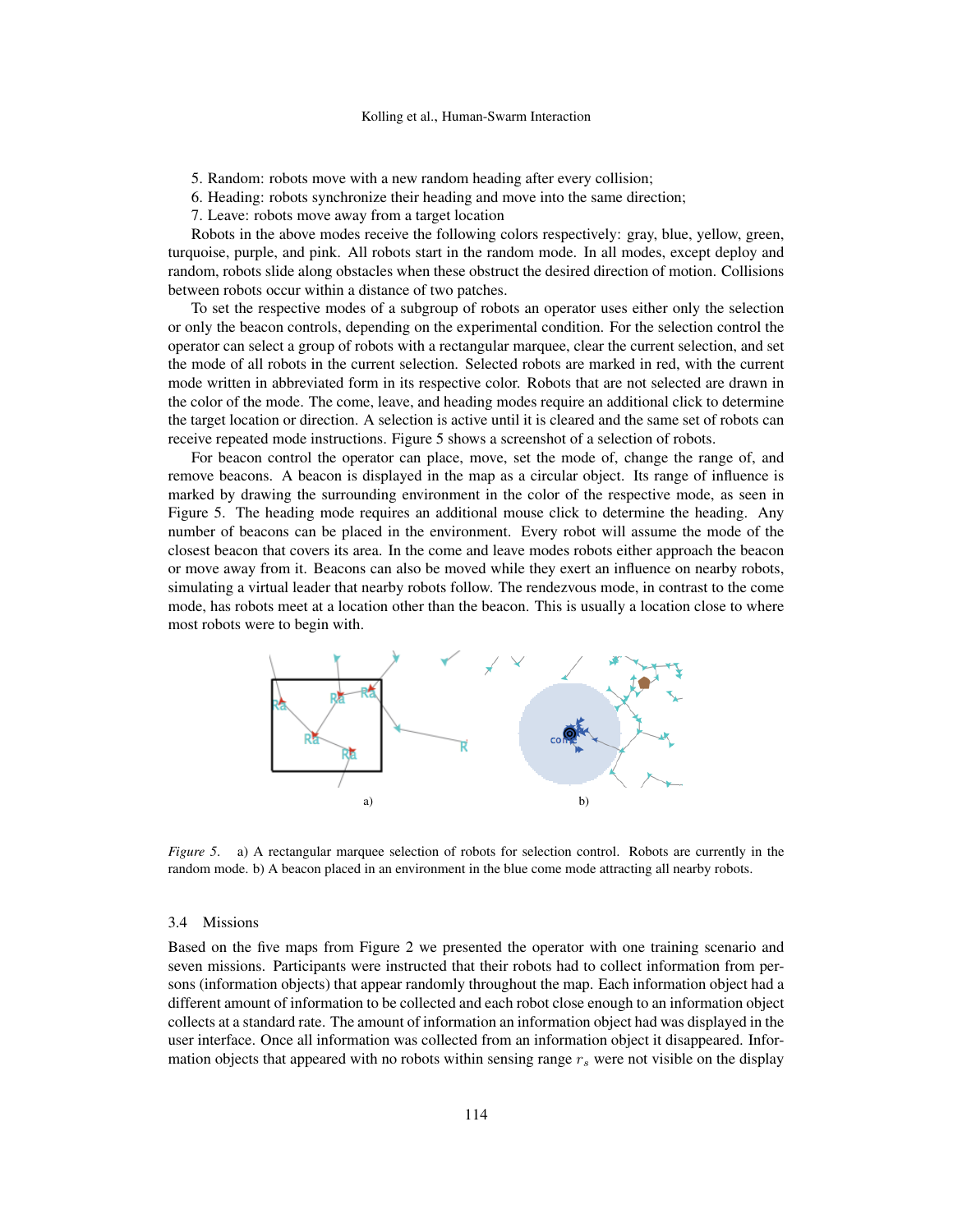until a robot came within sensing range. As described above, a new information object appeared with a probability of  $\frac{1}{4}$  at a random location and with an information value sampled uniformly from [1, 50] ⊂ N, i.e., an average spawn rate of 6.25 units per second. Information decayed at a rate of 0.5 units per second. Information collected by robots was added to the operator's score. The four different robot swarm configurations from Table 1 determined the capabilities of individual robots. The training scenario took place in map 3 with robot configuration 2 and lasted 25 minutes and it preceded the seven missions that each lasted five minutes. On average, 1,875 information units spawned for every mission. In order to collect all this information and reach the maximum possible score robots needed to cover the entire environment to find every new information object and exactly  $\frac{5}{16}$  of all robots needed to collect information at all times.

Table 2 shows the map and swarm configuration for each mission. Participants in missions 3 to 6 were controlling a variable number of robots from 50 to 200. The assignment of robot configurations in these missions was balanced across both maps (3 and 4) and with respect to whether a participant first had a larger number of robots in a map. All other missions had the standard configuration 2 with 100 robots.

| Mission | Map | <b>Robot Configuration</b> |
|---------|-----|----------------------------|
|         |     |                            |
| 2       | 2   | 2                          |
| 3       | 3   | 1 3 2 4                    |
|         | 3   | 3 1 4 2                    |
| 5       |     | $\sqrt{2 4 1 3}$           |
|         |     | $\frac{4 2 3 1}{2}$        |
|         | 5   |                            |

Table 2: The configuration and map used for every mission. Missions 3 to 6 have four possible and counterbalanced sequences of configurations to which participants were assigned.

We recruited 32 participants from the campus of the University of Pittsburgh, most of whom were graduate and undergraduate students. We also tested the system with two experienced operators who contributed to the design of the interface to obtain a baseline for the scores human operators could achieve. The results of these experiments are presented in Section 4.

#### 3.5 Performance Benchmarks

In addition to the algorithms that implemented the communication maintenance and swarm behaviors made available to the human operators, we also implemented algorithms to provide problemspecific benchmarks. A common problem with simulated robots operating in a controlled setting, which is necessary for conducting reproducible experiments with human subjects, is that the mission specifications are well-defined and known. In simulation all uncertainty and unexpected events are pre-determined, at least probabilistically with known distributions. Even with real robots, most experiments are carried in more controlled environments than will be encountered in real environments. This is especially true for systems that are deployed in harsh environments, e.g., for search & rescue. As a consequence, designing algorithms tailored to a specific experimental scenario is not nearly as challenging as for real missions in real environments. Under real circumstances even mission specifications may change unexpectedly. In fact, this is one of the main reasons why human operators still have great value to add to otherwise increasingly autonomous systems. In order to study human-swarm interaction we purposefully provided the operator only with algorithms that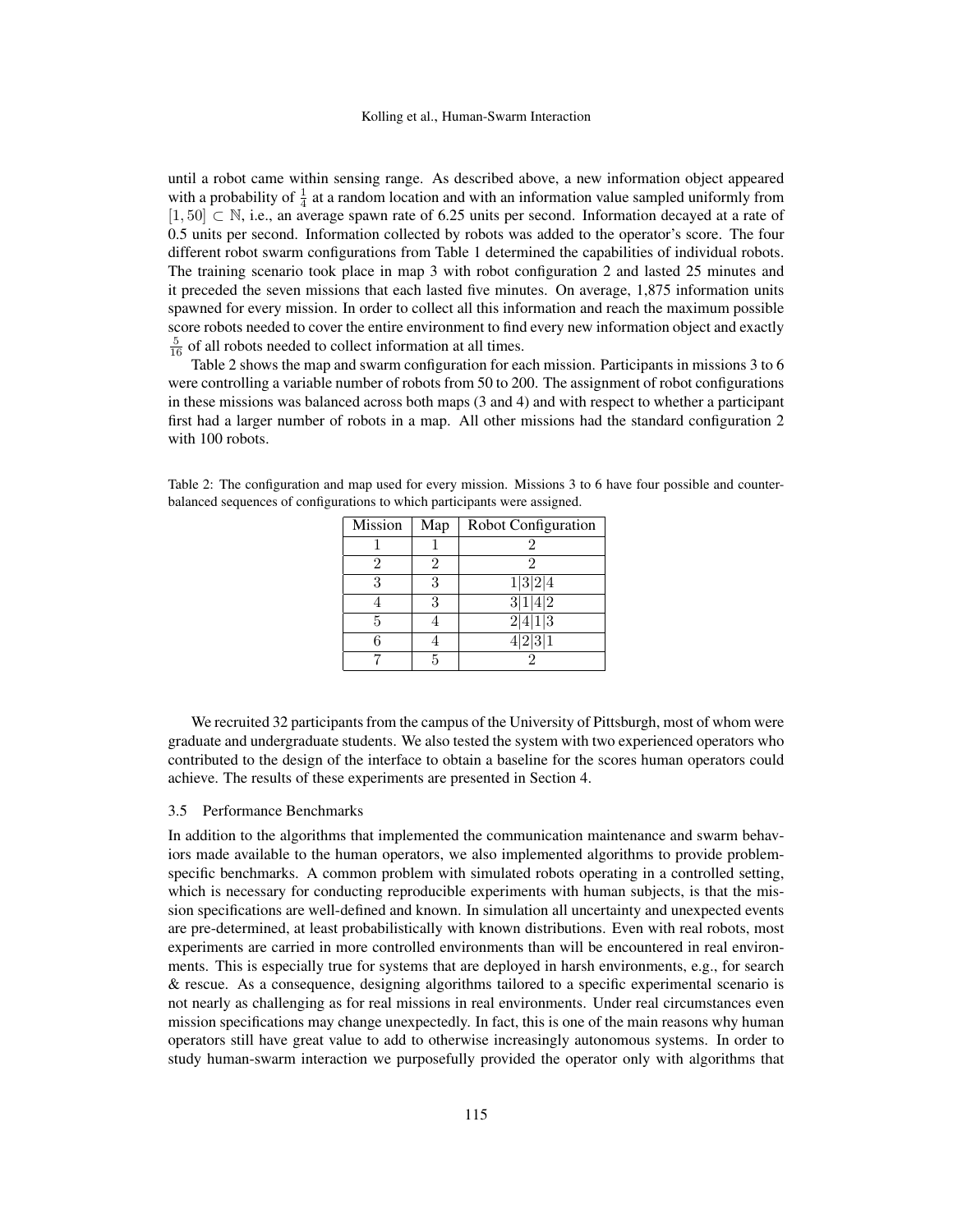solve subtasks of the foraging problem, i.e., basic motion primitives, rendezvous, and deployment. This emulates the difficulty of anticipating the actual mission a robot system will have to perform once it is deployed. All of this does not, however, prevent us from comparing the performance of human operator to an algorithm customized for the information foraging problem. We do not expect the human operator to outperform an algorithm geared specifically to solve a well-defined problem in simulation. Such a benchmark is important, however, to judge the quality of human-swarm system performance and assess the potential for improvement.

We implemented five variations of autonomous swarms. Every variant uses the same connectivity maintenance available to the operator, for which the communication network is set to the minimum spanning tree. The first autonomous benchmark (A.1) only uses random motion and robots turn into a new random direction each time they collide with another robot, a wall, or a communication constraint. The second variant  $(A.2)$  uses the same random motion except when a robot is within sensing range,  $r_s$ , of an information object. In this case the robot moves toward the closest information object until it is within collection range,  $r<sub>o</sub>$ , and then stops until all information is collected. The robot then continues with random motion.

The third variant (A.3) uses a potential field-based algorithm similar to that used in Howard et al. (2002), in which robots are repulsed by each other and obstacles in order to disperse and deploy in a complex environment with obstacles. Here we add another force that attracts them to information objects they sense. The potential field for the force acting on a robots is given by:

$$
\mathbf{F} = \mathbf{F}_b + \mathbf{F}_r + \mathbf{F}_o,\tag{1}
$$

with the terms being due to obstacles, robots, and information objects respectively. More precisely, let  $b \in V(q_i)$  be all obstacles in range of  $q_i$  and  $r_b = |q_i - q(b)|$  and  $\mathbf{r}_b = q_i - q(b)$ , then:

$$
\mathbf{F}_{\mathbf{b}} = -k_b \sum_{b \in V(q_i)} \frac{1}{r_b^2} \cdot \frac{\mathbf{r}_b}{r_b}.
$$
 (2)

Similarly, let  $q \in V(q_i)$  be all robots in range of  $q_i$  and  $r_r = |q_i - q|$  and  $r_r = q_i - q$ , then:

$$
\mathbf{F}_{\mathbf{r}} = -k_r \sum_{q \in V(q_i)} \frac{1}{r_r^2} \cdot \frac{\mathbf{r}_r}{r_r}.
$$
 (3)

Finally, let  $o \in V(q_i)$  be all information objects in range of  $q_i$  and  $r_o = |q_i - q(o)|$  and  $\mathbf{r}_o = q_i - q(o)$ , then:

$$
\mathbf{F_o} = +k_o \sum_{o \in V(q_i)} \frac{1}{r_o^2} \cdot \frac{\mathbf{r}_o}{r_o}.
$$
 (4)

The resulting motion of the robots is computed as in Howard et al. (2002), considering the limitations in terms of the maximum speed of the robots. The values for the relative strength of the forces are chosen as  $k_b = 2000$ ,  $k_r = 50000$ , and  $k_o = 500000$ . A robot senses grid cells with obstacles within a field of view of 360 degrees and at an angular resolution of 4 degrees, i.e., at most 90 obstacle grid cells. The relationship between the information object and robot forces leads to at most ten robots being attracted by a target.

The fourth variant (A.4) uses the potential field-based approach with  $\mathbf{F} = \mathbf{F}_b + \mathbf{F}_r$ . Robots that sense information objects ignore the potential field and move toward the information object. In addition, they transmit a message to their neighbors. Robots that receive such a message move toward the closest neighbor from whom they received the message. Once ten robots are collecting information about an object, then no more messages are transmitted and only these ten closest robots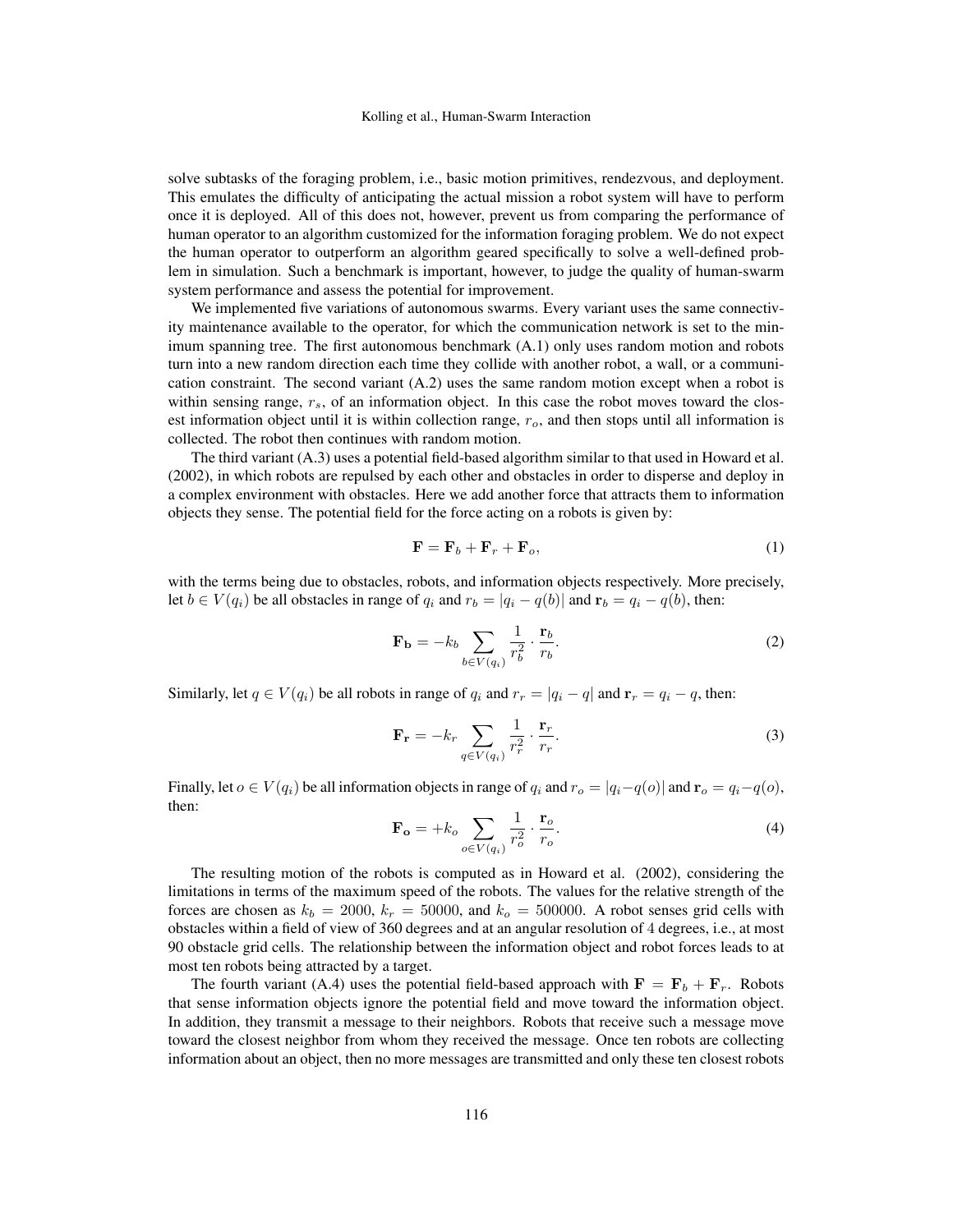move toward the information object. Hence, an information object can attract up to ten robots within a one-hop neighborhood in  $G_c$ .

The fifth variant (A.5) implements a bio-inspired pheromone-based approach. Since in the information foraging task no objects need to be returned to a base but only transmitted, the main motivation for pheromones to establish trails that are used repeatedly is not applicable. We are instead using pheromones to coordinate the exploration along obstacle boundaries. Robots generally move just as in the random mode while also being attracted to information objects they sense, just as for algorithm A.2. In addition, once a robot hits an obstacle boundary it follows it to the right, placing a pheromone trail that lasts for eight seconds and prevents additional robots from following the same trail. This prevents too many robots from getting stuck to the obstacle boundaries but allows part of the swarm to explore the environment using simple boundary exploration patterns. Note that robots following a boundary are passively pulling other robots via the communication constraints.

Variant A.1. serves as the baseline benchmark for human and autonomous performance since it represents the idle operator not doing anything after the initial deployment. Variant A.2 is difficult for an operator to replicate manually due to the large number of robots and information objects that spawn during a mission. On average, 75 information objects spawn during our 5 minute missions in the experiment. To emulate only the autonomous stopping and seeking behavior using beacon control an operator would have to place a beacon at every target they see and set the range to  $r_i$  and the mode to stop, then set the beacon to random once the information is collected and remove the beacon. This leads to an average total of 225 actions. For selection control all robots that get into information range of a target would need to be selected immediately and then stopped. This could lead to an even larger number of actions since robots can enter the range of an information object at different times. In this case the number of actions also increases with the number of robots rather than with the number of information objects. The issue of replicating the autonomous behavior, customized for the specific foraging mission, already illustrates a basic difference between these two types of interaction.

Variant A.2 can be thought of as a custom-designed autonomous algorithm for solving the information foraging problem in open environments. The random motion in combination with connectivity maintenance leads to swift exploration of the open spaces and the autonomous information seeking behavior ensures that no visible information is deteriorating. Yet, once this algorithm is deployed in more challenging environments with complex obstacles we would expect it to deteriorate. It can hence serves as a comparison benchmark for the adaptation of the human operators to more complex environments, giving us a bound for the performance impediment in complex environments. In colloquial terms, from the perspective of the A.2 algorithm being placed in a complex environment is an unexpected circumstance that was not anticipated at the design stage. For this reason we rely on A.2 to compare with human operators. Similarly, A.3 and A.4 are autonomous algorithms that work particularly well for exploring structured environments.

While it may seem obvious to have autonomous seeking of all detected information objects, it is worth noting that in most realistic applications humans operators are still responsible for determining whether a target of interest is present, especially when the sensor data is complex, e.g., video in a search & rescue mission (H. Wang et al., 2011).

# 4. Results and Discussion

In this section we present and discuss the results of our experiments. Our emphasis is on the analysis of our experiments with the 32 human operators. In particular we address the following questions:

- 1. Do selection, beacon, and simple autonomous control (A.2) perform differently?
- 2. What impact do more complex environments have on performance?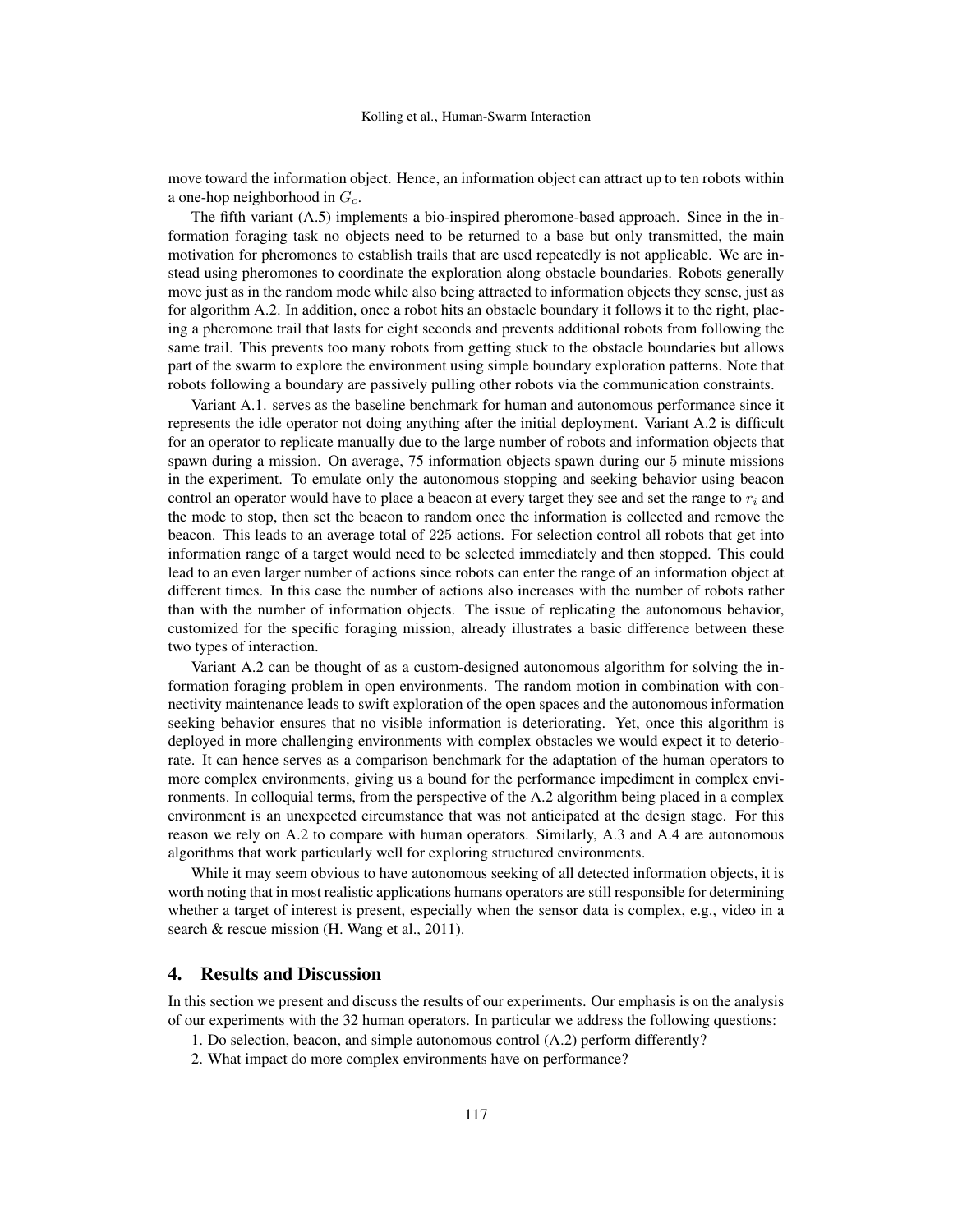3. How do participants make use of the available modes and is there a difference induced by the interaction type?

4. How do the control methods scale to larger swarms?

5. How does human performance compare to the benchmark autonomous control?

The average scores for participants and the autonomous swarm using A.2 for all maps and missions in robot configuration 2 (100 robots) are shown in Figure  $6<sup>1</sup>$ . As a reference point a score of 1000 required the collection of all information from, on average, 40 information objects within the 5 minutes of the mission.

A two-way analysis of variance (ANOVA) of the scores across maps and conditions revealed a significant interaction between maps and control method ( $p < 0.001***$ ), a significant effect of control method ( $p < 0.001$ \*\*\*), and a significant effect of maps ( $p < 0.001$ \*\*\*). In a separate ANOVA, comparing only the beacon and selection control conditions, there was no significant interaction between maps and control method ( $p = 0.7944$ ) but the effect of control method and maps remained. This suggests that human operators maintained performance across maps. In Figure 6 this becomes apparent when looking at the steep drop of the autonomous swarm from map 1 to maps with obstacles. Excluding map 1 led to no significant interaction between all control methods and maps 2 to 5 ( $p = 0.3907$ ) as well as no significant effect of maps ( $p = 0.5761$ ). The effect of the control method remained significant ( $p < 0.001$ \*\*\*). On maps with obstacles the average scores for control methods selection, beacon, and autonomous were 719, 590, and 695 respectively. Here selection control performs best. On all maps these averages became 779, 627, and 847, and autonomous swarms performed best overall due to the high scores in map 1. This suggests that human operators are generally poor at solving foraging tasks with swarms, not beating the simplest form of autonomy, but can adapt to complex environments. Table 3 shows results from running the experiment with two experienced operators who contributed to programming the system. These provided a rough indicator for the scores that are achievable by human operators with some experience. Note that despite the added experience the high performance of autonomous swarm is difficult to replicate with beacon control. The experienced operator with selection control achieves scores close to the autonomy in map 1 and can also maintain high scores in environments with obstacles (see Table 3, missions 3 to 7).

| Table 3: Scores from two experienced operators using selection $(S)$ and beacon control $(B)$ . Missions 3, 4, 5 |
|------------------------------------------------------------------------------------------------------------------|
| and 6 were tested with 50, 150, 100, and 200 robots respectively. Normalized scores indicate the percentage of   |
| points collected of the actually spawned information and allows for a better comparison of this small sample.    |

| <b>Mission</b> |      |      |      |     |      |     |     |
|----------------|------|------|------|-----|------|-----|-----|
| Expert $(S)$   | 1317 | 1075 | 1075 | 888 | 1140 | 991 | 822 |
| -normalized    | 72%  | 64%  | 53%  | 39% | 60%  | 48% | 50% |
| Expert $(B)$   | 1078 | 884  | 519  | 903 | 664  | 654 | 556 |
| -normalized    | 55%  | 44%  | 35%  | 45% | 38%  | 40% | 30% |

Participants using different control methods also utilized different robot modes with different frequencies, as seen in Figure 7. This suggests a different strategic adaptation to the interaction types. An explanation for this difference can be found in the average impact that a single operator issued instruction has on the swarm. A mode instruction here is either a switch of mode for a selected set of robots or a beacon, affecting all nearby robots. Let us call the mean number of robots

<sup>&</sup>lt;sup>1</sup>The scores reported are the actual scores participants achieved and saw on their interface. Normalized scores that show the collected fraction of all information spawned is presented in the next section.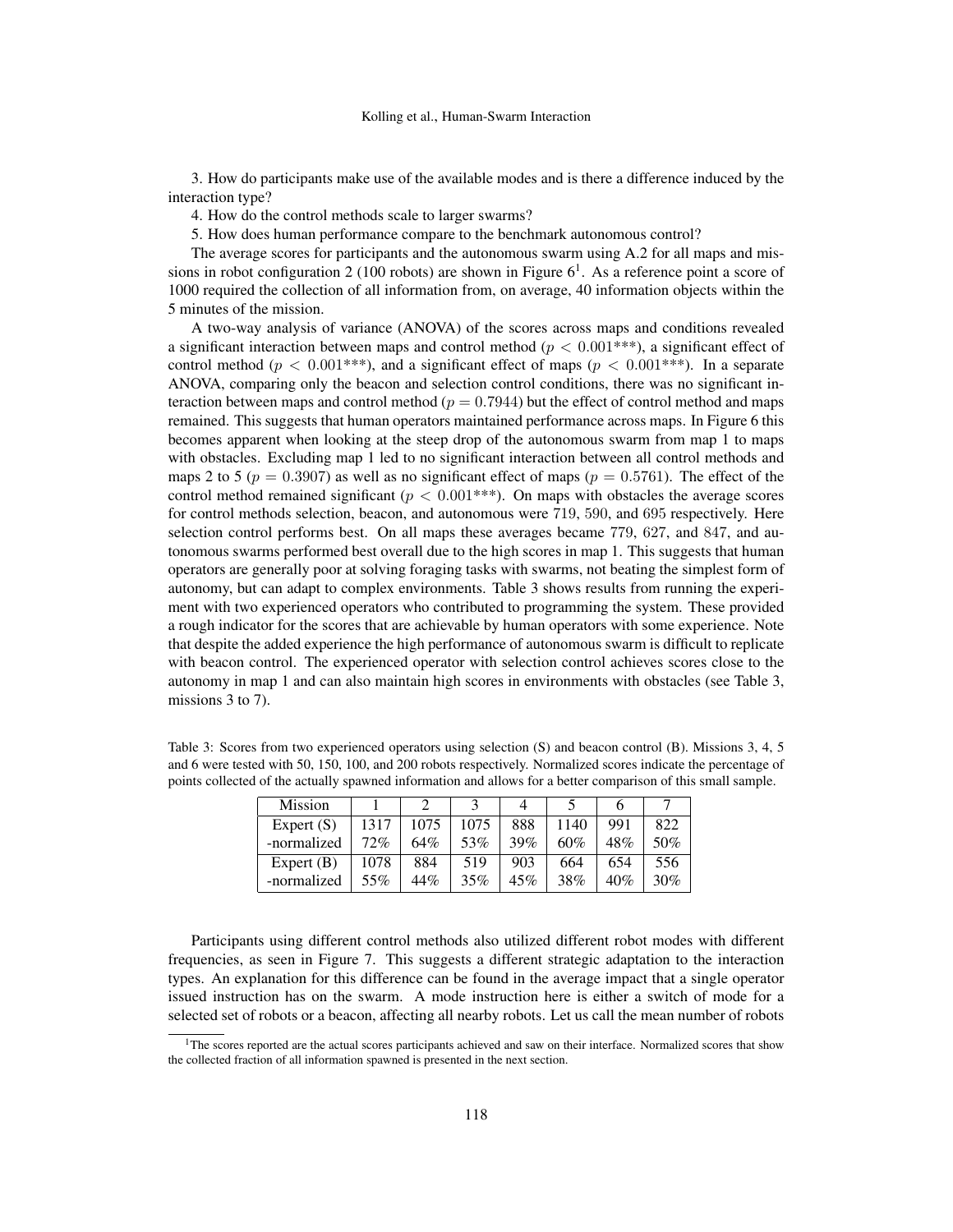

*Figure 6.* A box plot of the scores across participants for maps 1 to 5. Note that these scores only include missions with 100 robots where participants have either only map 3 or only map 4 with 100 robots, i.e., the sample size is reduced for map 3 and 4.

influenced by a mode instruction *mode impact*. For selection control, mode impact relates to the size of the selections and for beacon control it relates to the number of robots influenced by a beacon. Selection and beacon control differ significantly with respect to mode impact with 10 robots per instruction for selection control and 30 robots for beacon control (as seen in Table 4). The number of instructions given differs as well with 56 for selection control and 39 for beacon control. This leads to an overall higher number of robot mode switches for beacon control at 1027 robot mode switches per mission due to the higher mode impact. Some of these switches can be attributed to robots in the random mode getting close to a beacon, explaining some of the differences seen in Figure 7. For beacon control, the large mode impact has a statistically significant ( $p < 0.001***$ ) negative effect on score while for selection control mode impact does not have any effect. The correlation between score and mode impact for beacon control is −0.45. Conversely, the number of instructions has a marginally significant ( $p = 0.0897$ ) positive impact on score for selection control and no impact for beacon control. The correlation between the number of instructions and score is 0.414 for selection control. This is an indication that increased activity of the user, i.e., more mode instructions, helps more for selection control and that in beacon control many of the induced robot mode switches actually impede performance. On another note, operators seem not to exploit the rendezvous algorithm and rather adapt to the presence of obstacles manually and achieve rendezvous with the come mode.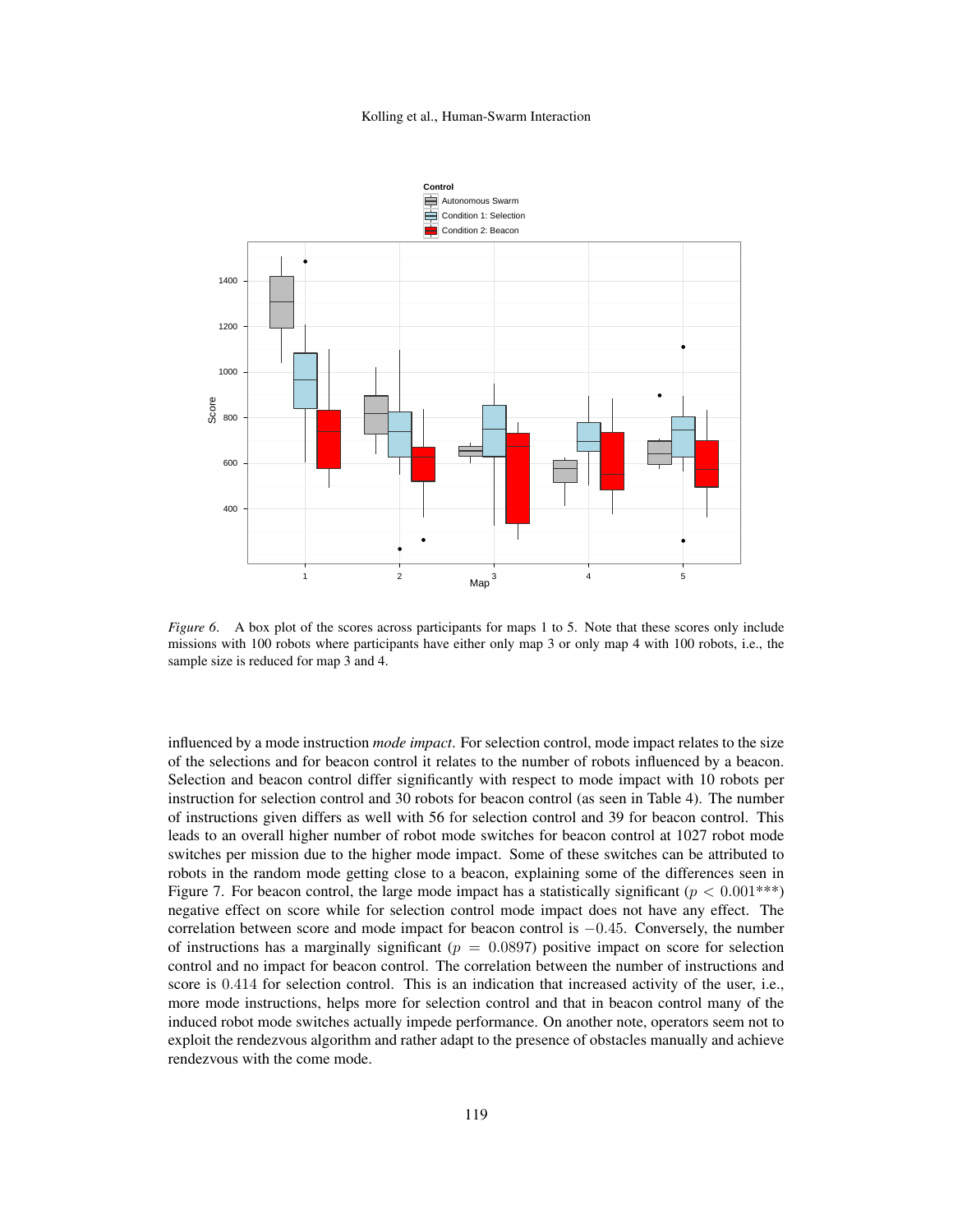| $\alpha$ beacon control are significant (c test, $\omega_l = 1$ , $\beta \sim 0.001$ ). |           |        |  |  |
|-----------------------------------------------------------------------------------------|-----------|--------|--|--|
|                                                                                         | Selection | Beacon |  |  |
| $Score***$                                                                              |           |        |  |  |
| Operator mode switches***                                                               | 56        | 39     |  |  |
| Robot mode switches***                                                                  |           | 1027   |  |  |

Mode impact\*\*\* 10 10 30

Table 4: A comparison of selection and beacon control across all missions with 100 robots. All differences between selection and beacon control are significant (t-test,  $df = 1$ , \*\*\*p < .001).



*Figure 7*. The figure shows the usage of each mode as the proportion of robots in that mode across the entire mission. The mean usage across all missions is shown. Arrows indicate the smallest and largest mean usage across all missions.

The above results all refer to missions with 100 robots. In the following we shall investigate differences with regard to changing robot configurations. These are available for maps 3 and 4. The main questions here relate to scalability, i.e., the ability to control larger swarms of robots of similar overall capability but with individual robots being far less capable. The scores across different robot swarm sizes are shown in Figure 8. A multiple ANOVA of scores across control condition (autonomous, selection, beacon), maps (3,4), and number of robots (50, 100, 150, and 200) revealed a significant impact in the number of robots ( $p < 0.001***$ ) but no significant interactions nor effects of control condition or maps.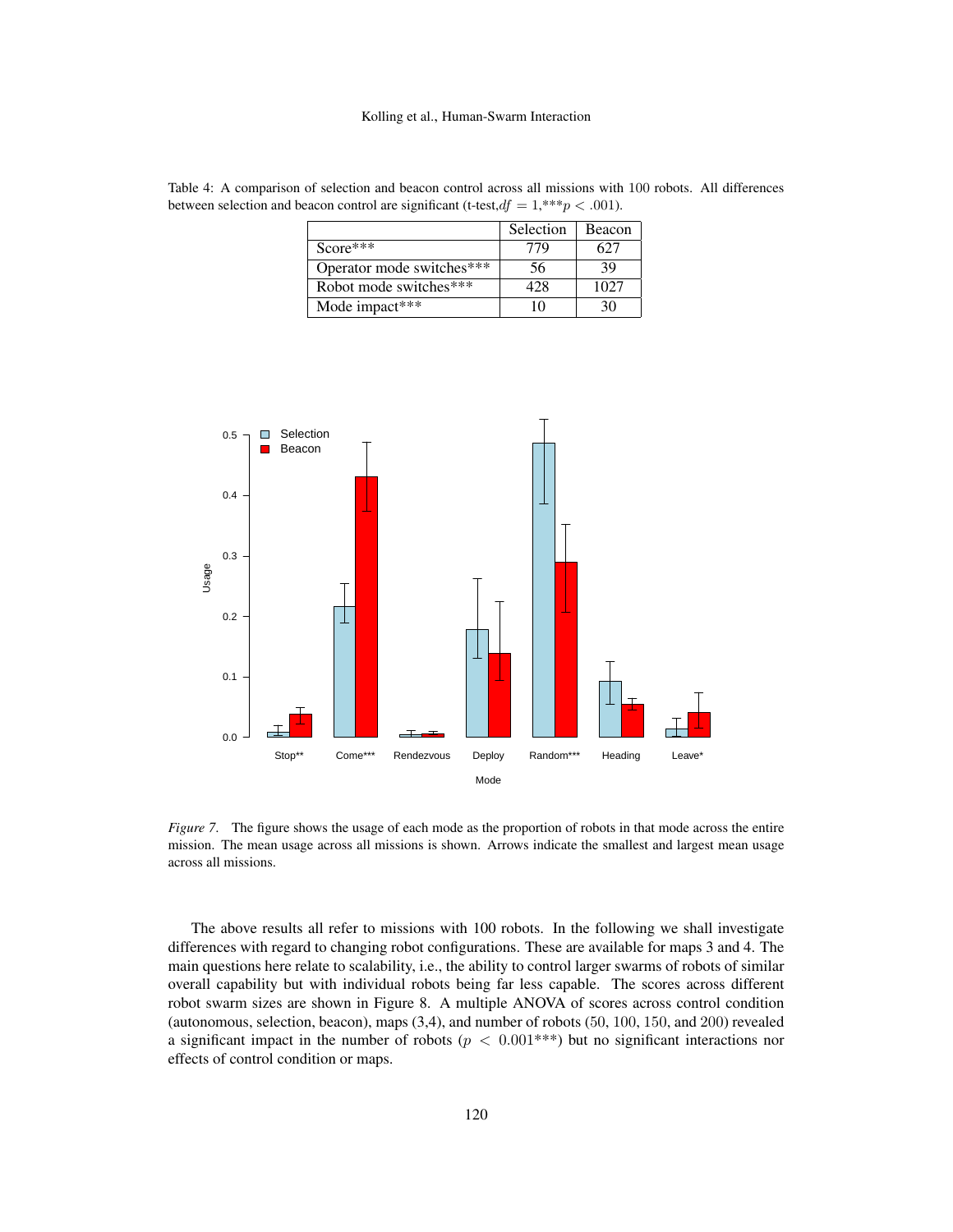

*Figure 8*. Score of maps 3 and 4 across different robot configurations with 50,100,150, to 200 robots across control conditions.

One would expect that the autonomous swarm is not affected by increasing the number of robots if the overall capabilities were in fact similar. In fact, for the autonomous swarm there is no significant difference across the number of robots for the score ( $p = 0.5457$ ). This supports the claim that all four configurations do have similar capabilities. For selection and beacon control we do, however, have a significant effect of the number of robots ( $p < 0.01**$  and  $p < 0.001***$  respectively). A simple linear regression for selection and for beacon control gives  $b = -0.8144$  $(t(62) = -2.073, p < 0.05^*)$  with an intercept of  $a = 733.6875$  for selection control and  $b = -1.4689$  (t(62) = -3.894,  $p < 0.001$ \*\*\*) with an intercept of a=759.4062 for beacon control. Both are shown in Figure 9, with a downward trend in score correlating to increasing number of robots, but less so for selection control. Considering the relatively stable performance of the autonomous swarm we can conclude that the increased difficulty of instructing the robots in a larger swarm impedes performance.

While it is expected that larger swarms are more challenging to control, we can also investigate whether and how operators adapt to these larger swarms, e.g., by increasing the frequency of mode instructions, number of beacons, or size of selections, i.e., increasing the mode impact. Figure 10 shows that only the mode impact but not the number of instructions scales with the number of robots. Hence, operators are not adapting directly to the larger swarm with increased activity but affect more robots with each mode instruction. Hence, each selection and each beacon influences more robots. In principle, this would suggest that the control methods both scale to the larger swarms and that the detriment in performance is due to a reduction in the per-robot precision of the operator's control.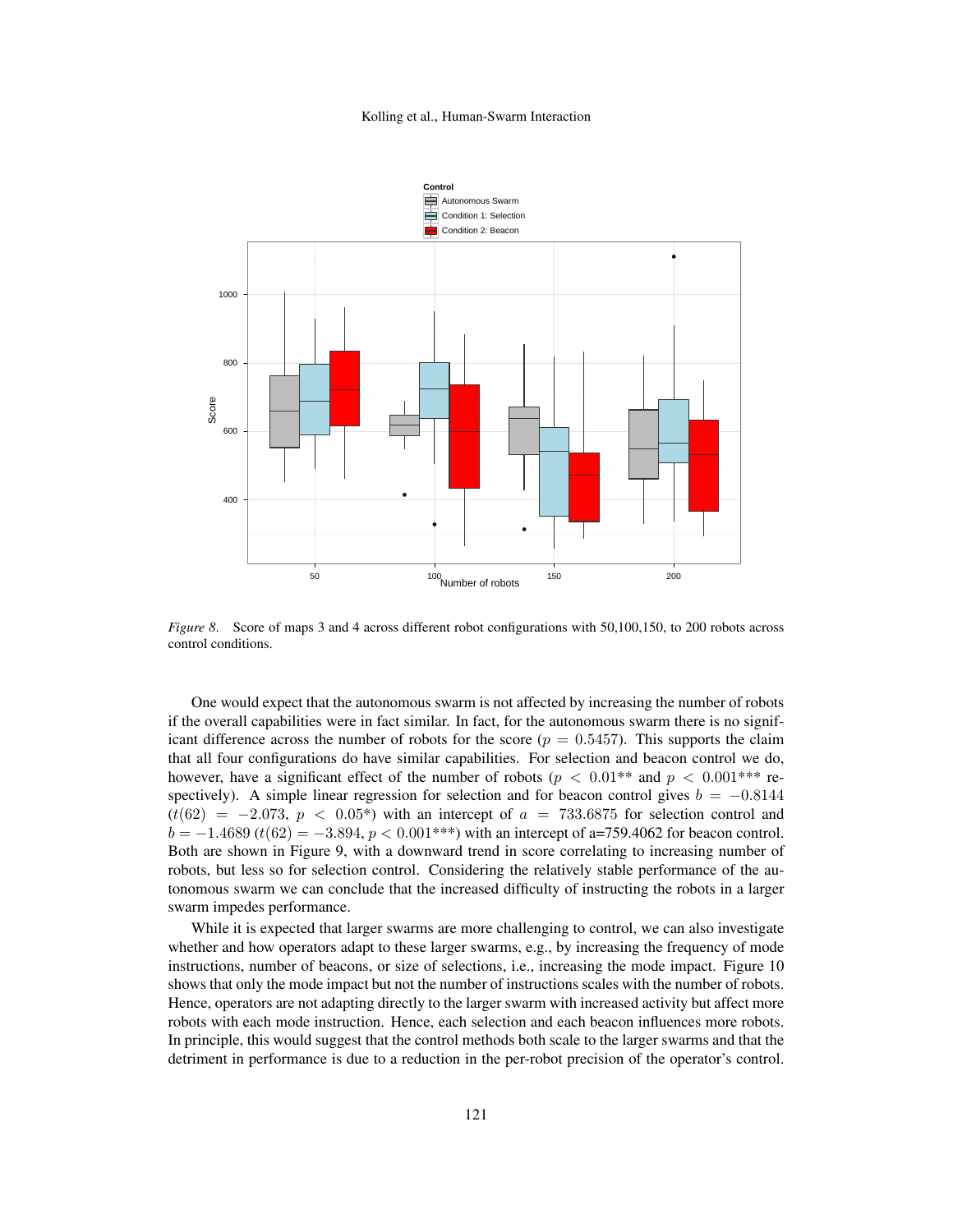

*Figure 9*. The mean scores across different robot configurations with 50,100,150, and 200 robots for selection and beacon control. The standard error is shown with whiskers and the regression line as a thicker line.

Looking more closely at the correlation between activity and score gives us a more detailed picture. For selection control, the number of mode instructions correlates with score by 0.1141, 0.4676, 0.3700, and 0.7897 for 50, 100, 150, and 200 robots respectively. This suggests that, for larger swarms, increased activity is rewarded with better scores. For beacon control, the correlations with scores are 0.2271, 0.1523, 0.3297, and 0.0891 for 50, 100, 150, and 200 robots, respectively. Beacon control shows no clear tendency for increased rewards for increased activity. This suggests that the two types of control do indeed scale differently and the performance impediment in beacon control is not mitigated by increased activity. In addition to the observation that different swarm modes are utilized at different frequency, this further strengthens the claim that the two interaction types lead to different strategic interactions between the swarm and the operator.

#### 4.1 Autonomous Benchmarks

In addition to the above analysis of the differences between selection and beacon control, we can compare the performance of human operators to that of the autonomous algorithms A.1-5. The scores reported here are normalized, i.e., they are the amount of information collected as a proportion of the overall amount spawned during the mission. A normalized score of one corresponds to a perfect performance and the collection of all spawned information. But even an optimal algorithm that distributes the robots as fast as possible would still need at least 115 seconds to move robots from the edges of the initial area to the furthest part of the environment. Hence, even with the best possible performance some information is likely to deteriorate. The best observed normalized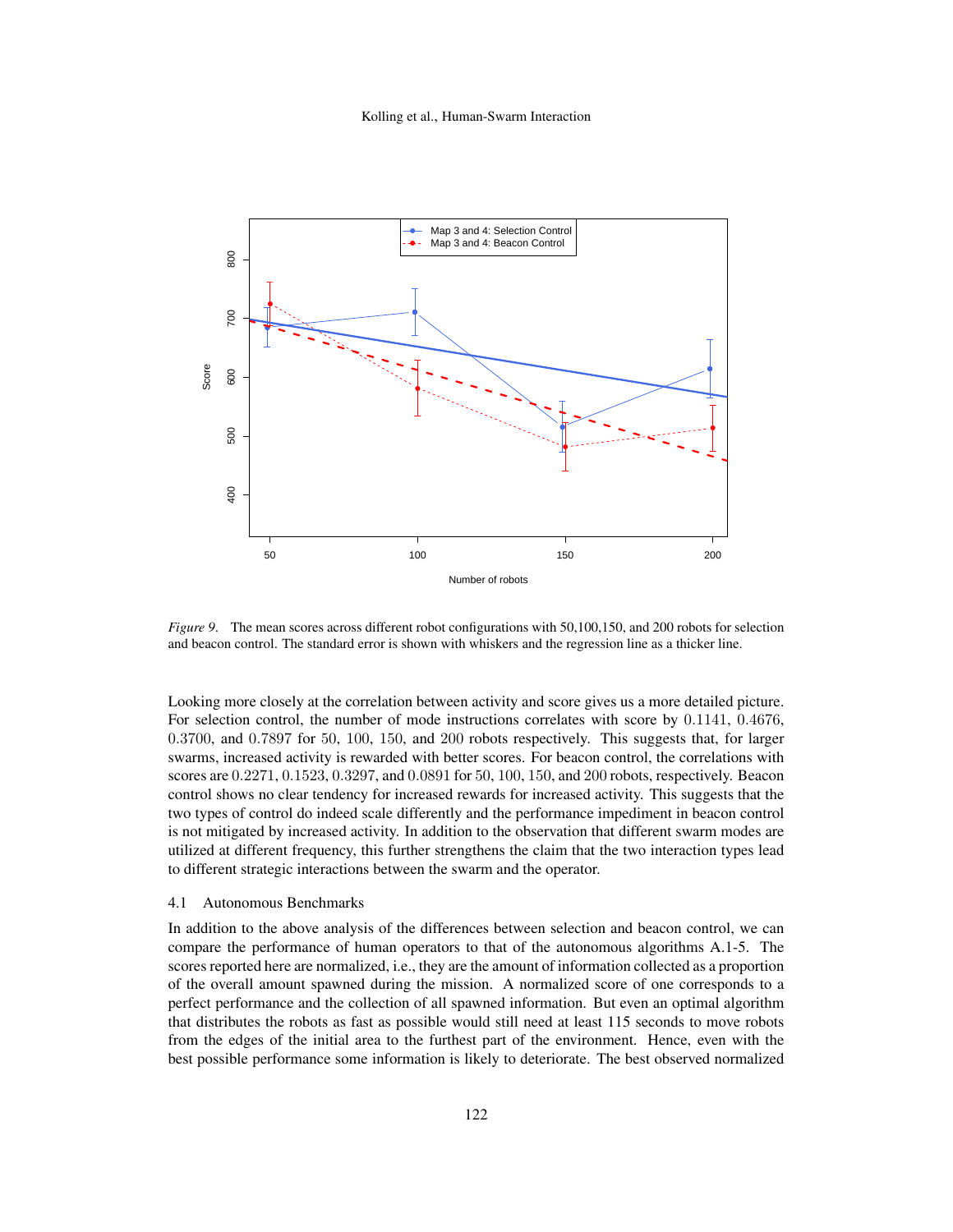

*Figure 10.* (a) Mode impact for varying numbers of robots. (b) Number of mode instructions for varying numbers of robots.

scores across all trials was 0.8, i.e., 80 percent of all spawned information collected, in the open environment.

We compared the normalized scores on all maps with 100 robots (Figure 11 and Table 5) analogue to the analysis in the previous section. A two-way ANOVA of the normalized scores across maps and control method showed a significant interaction between maps and controls  $(p < 0.001^{***})$ , a significant effect of control condition  $(p < 0.001^{***})$  and a significant effect of maps ( $p < 0.001$ \*\*\*). All autonomous swarms in map 1 performed significantly better than human controls ( $p < 0.001$ \*\*\*). All control methods dropped in performance for maps with more complex obstacles, i.e., map 2 with two rooms, map 3 with cluttered obstacles, map 4 with structured obstacles, and map 5 with cluttered and structured obstacles. Autonomous control methods dropped in performance by a similar amount from map 1 to 2 for each autonomous control method but all still maintained superior performance to human operators. This decrease was expected due to the difficulty to distribute the robot swarm onto both sides of the environment. Map 3, however, affected the autonomous control methods differently and the potential field-based approaches, A.3 and A.4, outperformed all others by a large margin ( $p < 0.001***$ ). They also outperform human controls and the other autonomous controls in map 4. Human controls and A.1 and A.2 do not perform significantly differently ( $p > 0.1$ ) in maps 3, 4, and 5. These results suggest that the potential field approaches manage to solve the foraging problem best, yet they do suffer a performance penalty in structured environments with multiple narrow corridors and entrances to rooms, i.e., map 4. The one-hop attraction of A.5 with neighbors improved the results further, especially in maps 3 and 5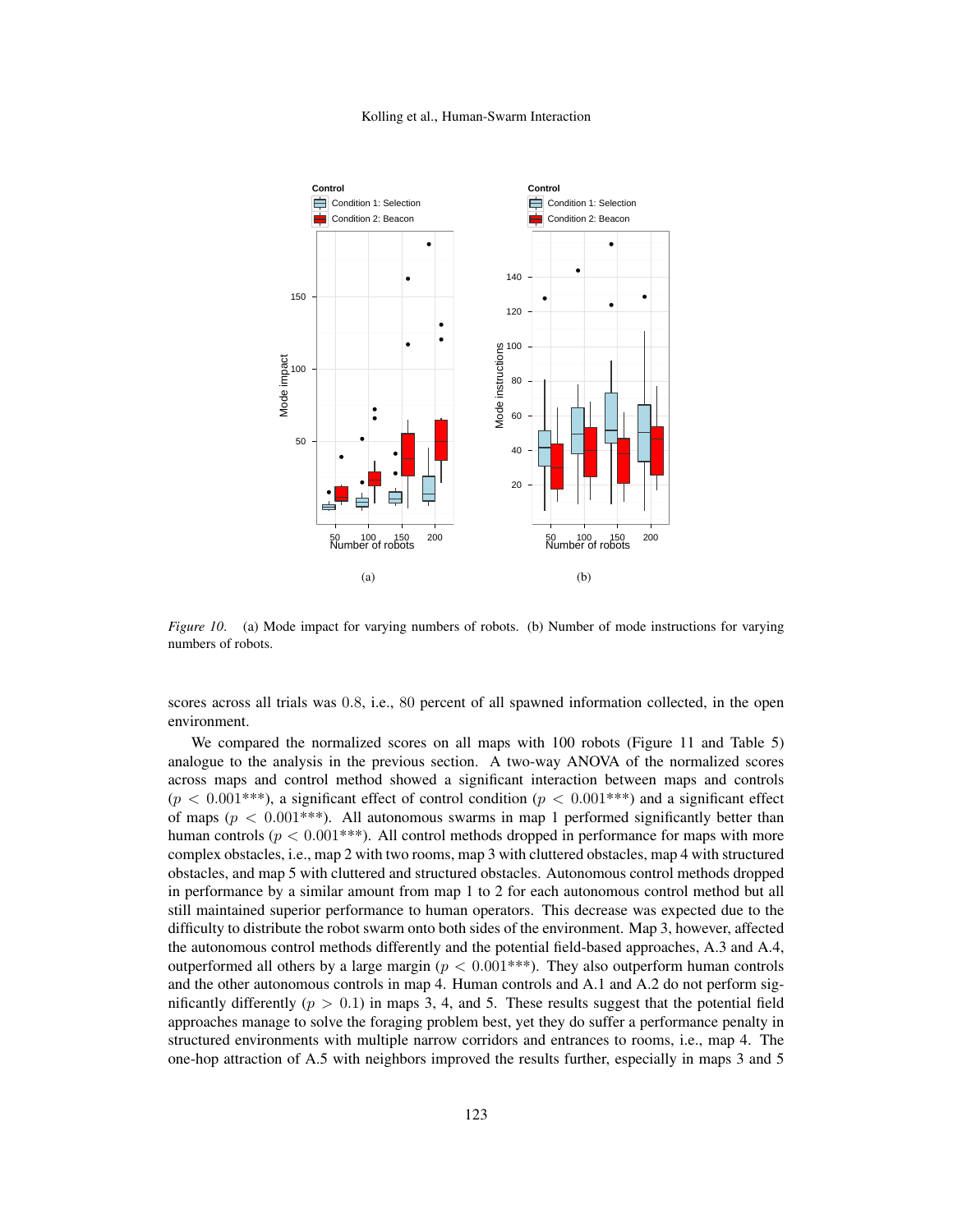

that had fewer narrow structures but more cluttered obstacles than in map 4.

*Figure 11.* A box plot of the normalized scores across participants for maps 1 to 5. Note that these scores only include missions with 100 robots and participants have either only map 3 or only map 4 with 100 robots, i.e., the sample size is reduced for map 3 and 4.

Similar to the previous section, we also tested the performance with different configurations of robot swarms, i.e., 50, 100, 150, and 200 robots, while maintaining a similar overall swarm capability, effectively comparing scalability to larger robot swarms. The results are shown in Figure 12 and Table 6. An ANOVA of the normalized scores for each autonomous control method across different robot swarm sizes shows no significant differences in performance. All autonomous control methods scale to a similar performance with a similarly capable swarm regardless of swarm size. This further supports the claim that the increased difficulty of instructing the robots in a larger swarm impedes performance and that this is not an artifact of the swarms being less capable.

The above results suggest that human operators provide a reasonable adaptation to complex environments as evidenced by their performance in maps 3 and 4. Especially in map 4, human operators suffered far less performance loss than the autonomous algorithms.

# 5. Conclusion

We presented an investigation of two basic types of human-swarm interaction to enable operator control of robot swarms. These types were implemented as a selection and a beacon control method. We compared their performance when used by a human operator on a set of foraging missions in environments with different complexity. Key differences between these two control methods are their spatial and temporal persistence and the resulting active or passive influence on the robots swarm,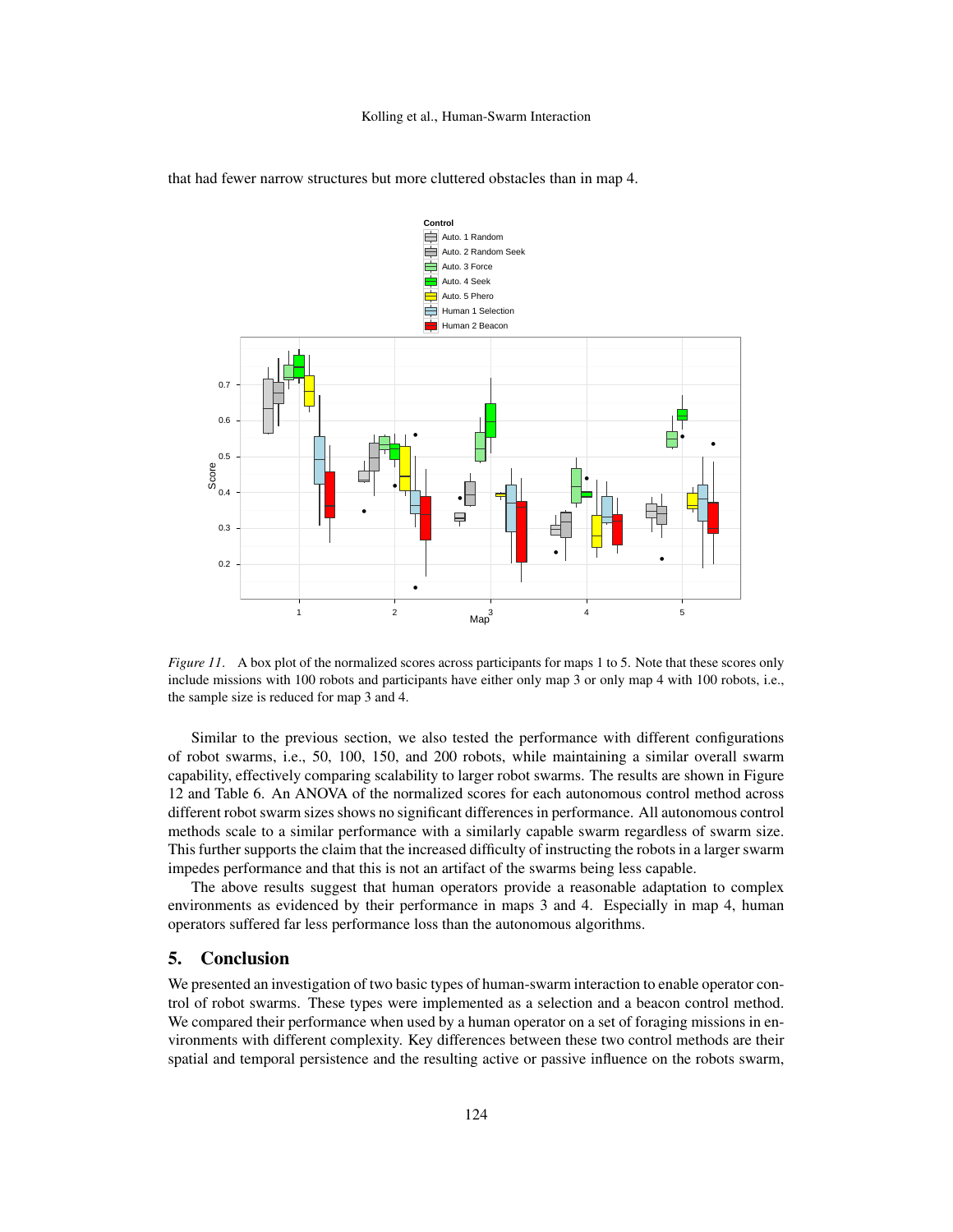Table 5: An overview of the mean normalized score for the two human controls (selection and beacon), abbreviated H. 1 and H. 2, and the five variants of autonomous control (random, random with seeking, potential fields, potential field with seeking and one-hop sensing, and the pheromone-based approach), abbreviated A.1 to A.5.

| Map     | H.1   | H. 2  | A. 1  | A. 2  | A. 3                        | A.4   | A. 5  |
|---------|-------|-------|-------|-------|-----------------------------|-------|-------|
|         | 0.490 | 0.384 | 0.643 |       | $0.679$   $0.733$   $0.750$ |       | 0.690 |
| $2^{1}$ | 0.375 | 0.328 | 0.436 | 0.493 | 0.534                       | 0.510 | 0.464 |
| 3       | 0.356 | 0.306 | 0.336 | 0.400 | $\vert 0.533 \vert$         | 0.604 | 0.392 |
| 4       | 0.354 | 0.303 | 0.291 | 0.300 | 0.421                       | 0.400 | 0.303 |
| 5       | 0.365 | 0.336 | 0.346 | 0.327 | 0.556                       | 0.612 | 0.374 |

Table 6: An overview of the mean normalized score for all control methods across different robot swarm sizes. The abbreviations are the same as in Figure 11.

| <b>Robots</b> | H.1   | H.2   | A. 1                        | A. 2                                            | A. 3                        | A.4   | A. 5  |
|---------------|-------|-------|-----------------------------|-------------------------------------------------|-----------------------------|-------|-------|
| 50            | 0.370 | 0.392 |                             | $0.367 \pm 0.359$                               | $0.494 \pm 0.498$           |       | 0.402 |
| 100           | 0.355 |       |                             | $0.304$   $0.314$   $0.350$   $0.477$   $0.502$ |                             |       | 0.348 |
| 150           | 0.281 |       | $0.255 \pm 0.316 \pm 0.316$ |                                                 | $0.334 \pm 0.518 \pm 0.490$ |       | 0.333 |
| 200           | 0.312 | 0.271 | 0.321                       | 0.354                                           | 0.514                       | 0.508 | 0.382 |

enabling different control strategies. Our results showed that novice human operators perform better with selection control, but that both types of control enable human operators to adapt to environments with complex obstacles and their drop in performance is less than that of a simple autonomous swarm performing better than human operators in open environments. In fact, the different types of maps (two rooms, cluttered, structured, or blind with cluttered and structured obstacles) impede human performance similarly. Variations of autonomous swarms, however, are affected differently across environments and show larger variability to changing circumstances, especially those for which the algorithms were not specially designed. Overall, the influence of the operator to adapt to complex environments was successful despite human operators being generally worse at controlling large swarms for foraging tasks. Supporting the capabilities of human operators to adapt to complex environments with improved autonomy could combine the best of both worlds.

In addition, we observed different operator behaviors for both types of interactions. With an environmental interaction operators were less able to adapt to larger swarms by increasing their activity and utilized different swarm behaviors. We conjecture that environmental interaction requires more operator training, especially since erroneous instructions that impede performance are temporally more persistent while chains of instructions are easier to set up by placing many beacons. So even though our studies indicate worse performance for foraging missions when using an environmental interaction type, there is more work to be done to disassociate the respective qualitative properties of interaction types. The required operator training to successfully utilize each interaction and cognitive effort to do so in missions with longer durations are expected to be among the many dimensions upon which the interaction types can differ. One of the main problems to be tackled to enable human control of swarms is scaling the controls to larger number of robots and hence larger environments and tasks. We observed a stronger correlation between activity and scores in larger swarms for selection control. In beacon there was no such increased correlation. We conjecture that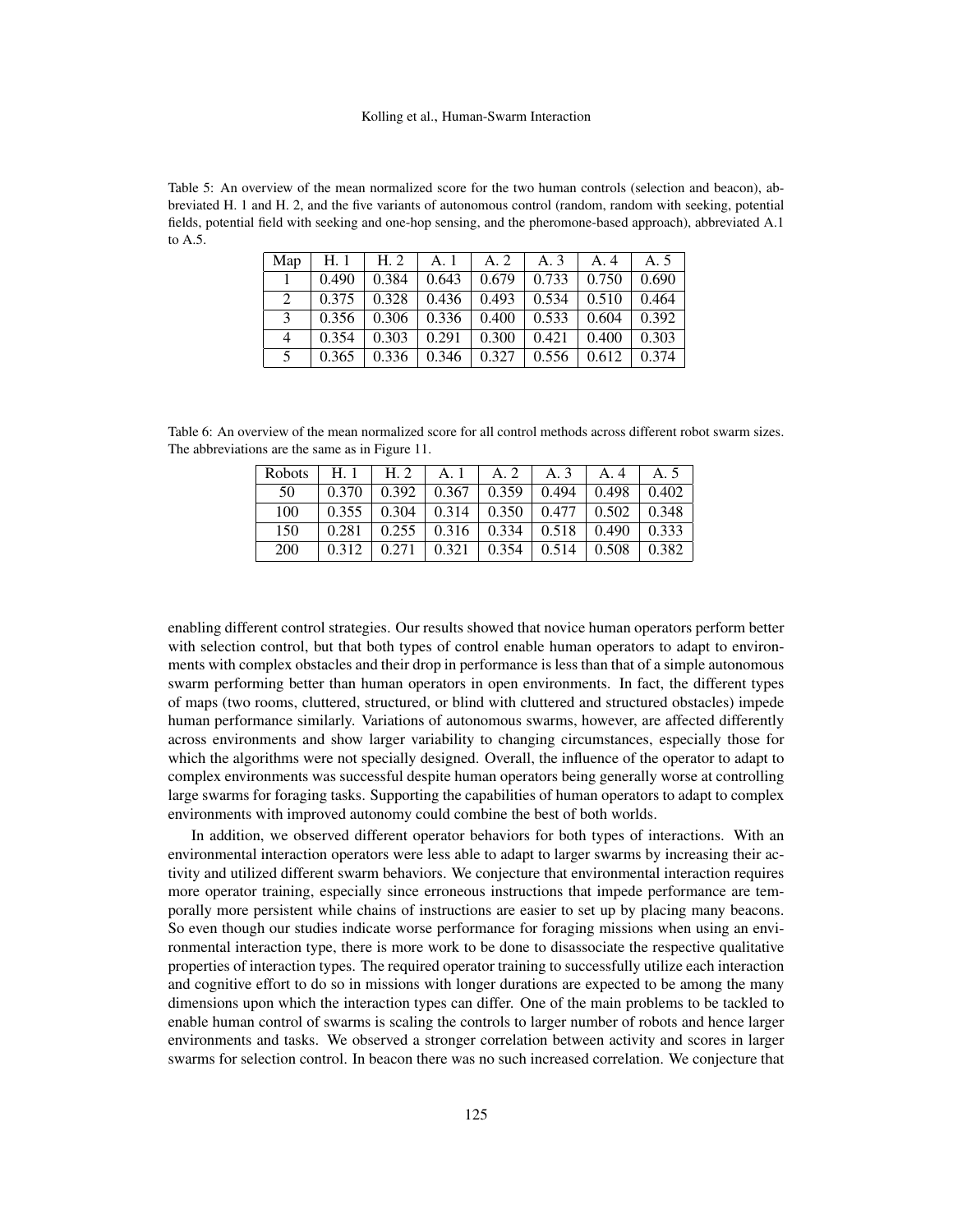

*Figure 12*. Score of maps 3 and 4 across different robot configurations with 50,100,150, to 200 robots across control conditions.

this is due to the fact that beacon control is in fact more scalable if used in its full potential. The strategic placement of beacons becomes more important as the swarm gets larger and mere activity alone does not help. While it is more difficult to employ and learn, beacon control seems to have a reduced dependence on activity, which is crucial for scaling to larger swarms. Further work, possibly with extensive training of participants, might well show that beacon control can perform well and scale, despite our current results showing the opposite. Swarms are complex systems and in for future work studies that train experts offer a promising direction.

Our setup and testbed are significantly simplified from what one would expect in a real scenario. While we expect many of the difficulties in controlling swarms to translate rather well to these simplified and game-like scenarios, there are certainly some issue worth investigating that relate to the limitations expected for real swarms. These include errors in sensing, localization, motors, and communication. Recent work on human-swarm interaction (Nunnally et al., 2012; Walker et al., 2012) has begun to investigate intermittent interactions with swarms in the presence of latency, bandwidth, sensing, and localization limitations.

Even though the missions in this paper are based on the foraging problem they also relate to other tasks that require the distribution of a swarm in an environment, exploiting information from many sensors, and coordinating the motion of a large number of robots. Some examples of such tasks are the establishment of an ad-hoc network infrastructure, the transport of assets to target locations, exploration, and mapping. But the two principles of control should, in addition, be investigated under different conditions with different types of swarms and tasks. Nonetheless, the principle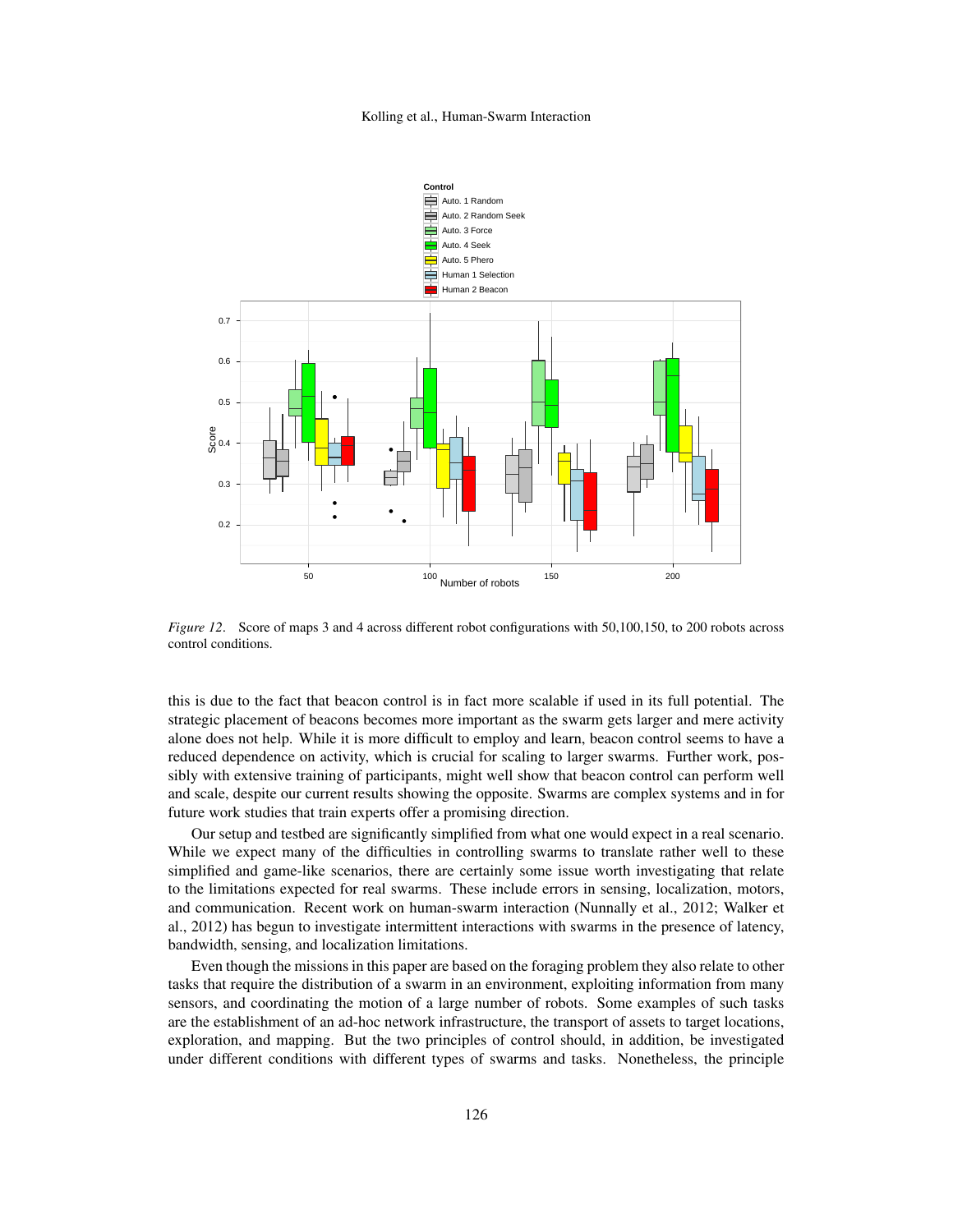differences between beacon and selection control that we have studied should already provide an insight into how they would perform in other missions and contexts with regard to difficulty of use and scalability.

In addition, further autonomous methods and modes should be considered. It may well be that beacon control approaches work better for particular sets of modes and tasks while selection control performs better for others. Our study provides a starting point for further similar investigations. Together with further studies investigating issues regarding the hardware limitations of swarms and other fundamental interaction types, such as parameter setting and persistent control, this research will provide a sound basis for the robust design of human-swarm interactions.

## Acknowledgements

Some results presented in this article were also reported in Kolling, Nunnally, Lewis, and Sycara (2012). This work was funded by ONR Science of Autonomy Grant N0001409-10680.

## References

- Bashyal, S., & Venayagamoorthy, G. (2008). Human swarm interaction for radiation source search and localization. In *Proceedings of the IEEE swarm intelligence symposium* (pp. 1–8). St. Louis, MO. http://dx.doi.org/10.1109/SIS.2008.4668287.
- Bayindir, L., & Sahin, E. (2007). A review of studies in swarm robotics. *Turkish Journal of Electrical Engineering*, *15*(2), 115–147.
- Bobadilla, L., Sanchez, O., Czarnowski, J., Gossman, K., & LaValle, S. (2011). Controlling wild bodies using linear temporal logic. In *Proceedings of robotics: Science and systems* (pp. 17–24). Sydney, Australia.
- Bullo, F., Cortés, J., & Martínez, S. (2009). *Distributed control of robotic networks: a mathematical approach to motion coordination algorithms*. Princeton University Press. (Electronically available at http://coordinationbook.info)
- Coppin, G., & Legras, F. (2012). Autonomy spectrum and performance perception issues in swarm supervisory control. *Proceedings of the IEEE*, *100*(3), 590–603. http://dx.doi.org/10.1109/JPROC.2011.2174103.
- Cortés, J., Martínez, S., & Bullo, F. (2004). Robust rendezvous for mobile autonomous agents via proximity graphs in arbitrary dimensions. *IEEE Transactions on Automatic Control*, *51*(8), 1289–1298. http://dx.doi.org/10.1109/TAC.2006.878713.
- Cortés, J., Martínez, S., Karatasand, T., & Bullo, F. (2004). Coverage control for mobile sensing networks. *IEEE Transactions on Robotics and Automation*, *20*, 243–255. http://dx.doi.org/10.1109/TRA.2004.824698.
- Couzin, I., Krause, J., James, R., Ruxton, G., & Franks, N. (2002). Collective memory and spatial sorting in animal groups. *Journal of Theoretical Biology*, *218*(1), 1–11. http://dx.doi.org/10.1006/jtbi.2002.3065.
- Cummings, M. L. (2004). Human supervisory control of swarming networks. In *Proceedings of the 2nd annual swarming: Autonomous intelligent networked systems conference* (pp. 1–9).
- Ding, X., Powers, M., Egerstedt, M., & Young, R. (2009). An optimal timing approach to controlling multiple UAVs. In *Proceedings of the american control conference* (pp. 5374–5379). St. Louis, MO. http://dx.doi.org/10.1109/ACC.2009.5159857.
- Ding, X., Powers, M., Egerstedt, M., Young, S., & Balch, T. (2009). Executive decision support. *IEEE Robotics & Automation Magazine*, *16*(2), 73–81. http://dx.doi.org/10.1109/MRA.2009.932526.
- Dudek, G., Jenkin, M., & Milios, E. (2002). A taxonomy of multirobot systems. In T. Balch & L. Parker (Eds.), *Robot teams* (pp. 3–22).
- Franchi, A., Masone, C., Bulthoff, H., & Robuffo Giordano, P. (2011). Bilateral teleoperation of multiple UAVs with decentralized bearing-only formation control. In *Proceedings of the IEEE/RSJ international conference on intelligent robots and systems* (pp. 2215–2222). San Francisco, CA. http://dx.doi.org/10.1109/IROS.2011.6094525.
- Franchi, A., Robuffo Giordano, P., Secchi, C., Son, H. I., & Bulthoff, H. H. (2011, May). A passivity-based decentralized approach for the bilateral teleoperation of a group of UAVs with switching topology. In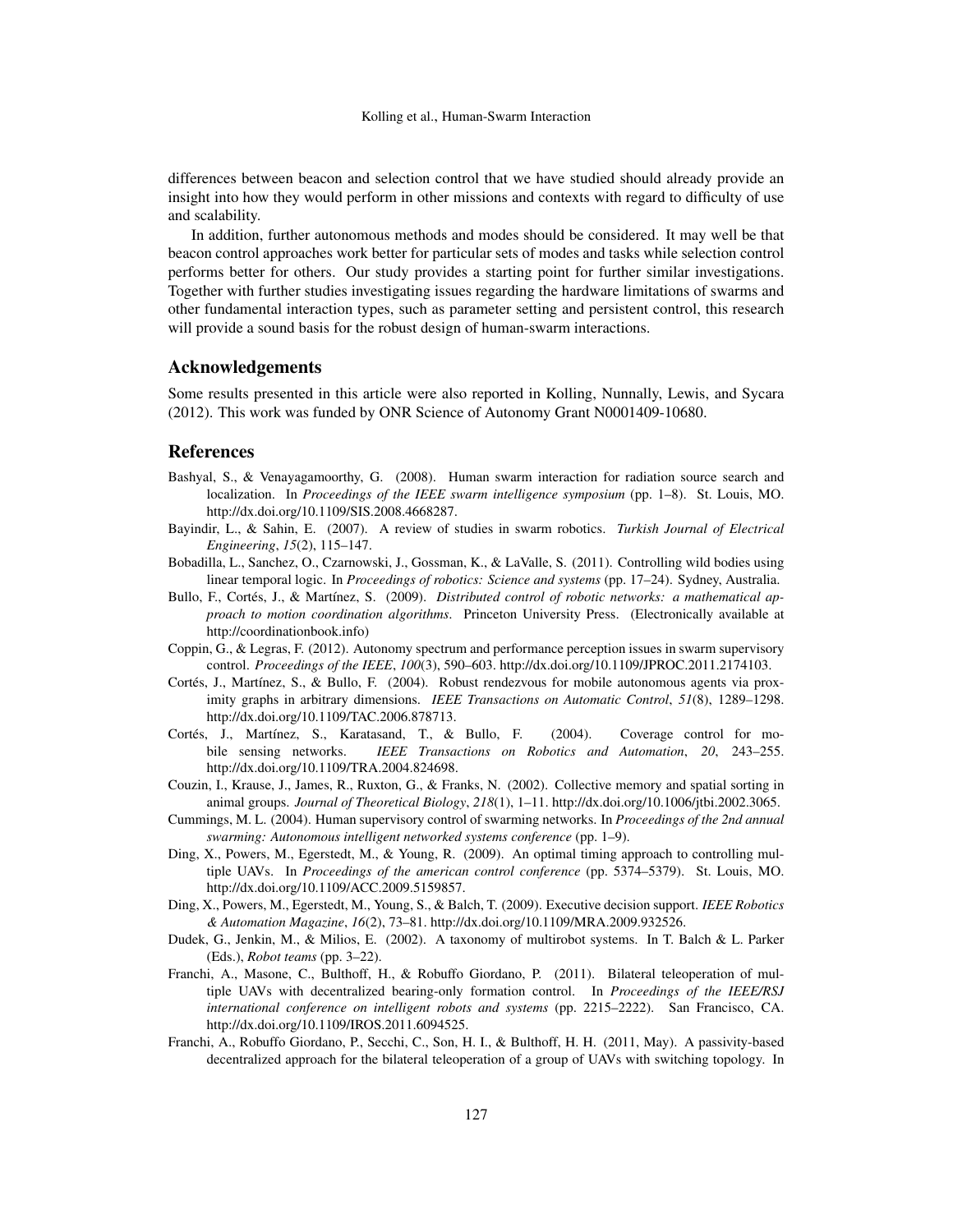*Proceedings of the IEEE international conference on robotics and automation* (pp. 898–905). Shanghai, China. http://dx.doi.org/10.1109/ICRA.2011.5980368.

- Ganguli, A., Cortés, J., & Bullo, F. (2008). Distributed coverage of nonconvex environments. In V. Saligrama (Ed.), *Networked sensing information and control* (p. 289-305. http://dx.doi.org/10.1007/978-0-387- 68845-9 12). Springer US.
- Goodrich, M. A., Pendleton, B., Kerman, S., & Sujit, P. (2012, July). What types of interactions to bio-inspired robot swarms and flocks afford a human? In *Proceedings of robotics: Science and systems.* Sydney, Australia.
- Goodrich, M. A., Pendleton, B., Sujit, P. B., & Pinto, J. (2011). Toward human interaction with bio-inspired robot teams. In *Proceedings of the IEEE international conference on systems, man, and cybernetics* (pp. 2859–2864). Anchorage, AK. http://dx.doi.org/10.1109/ICSMC.2011.6084115.
- Howard, A., Mataric, M., & Sukhatme, G. (2002). Mobile sensor network deployment using potential fields: A distributed, scalable solution to the area coverage problem. In H. Asama, T. Arai, T. Fukuda, & T. Hasegawa (Eds.), *Distributed autonomous robotic systems 5* (Vol. 5, pp. 299–308. http://dx.doi.org/10.1007/978-4-431-65941-9 30). Fukuoka, Japan: Springer Japan.
- Kira, Z., & Potter, M. (2009). Exerting human control over decentralized robot swarms. In *Proceedings of the international conference on autonomous robots and agents* (p. 566-571). Wellington, USA. http://dx.doi.org/10.1109/ICARA.2000.4803934.
- Kolling, A., Nunnally, S., Lewis, M., & Sycara, K. (2012). Towards human control of robots swarms. In *Proceedings of the ACM/IEEE international conference on Human-Robot interaction* (pp. 89–96). Boston, MA, USA. http://dx.doi.org/10.1145/2157689.2157704.
- Labella, T., Dorigo, M., & Deneubourg, J. (2006). Division of labor in a group of robots inspired by ants' foraging behavior. *ACM Transactions on Autonomous and Adaptive Systems*, *1*(1), 4–25. http://dx.doi.org/10.1145/1152934.1152936.
- Lee, D., Franchi, A., Giordano, P., Son, H., & Bulthoff, H. (2011). Haptic teleoperation of multiple unmanned aerial vehicles over the internet. In *Proceedings of the IEEE international conference on robotics and automation* (pp. 1341–1347). Shanghai, China. http://dx.doi.org/10.1109/ICRA.2011.5979993.
- Li, M., Alvarez, A., De Pellegrini, F., Prabhakaran, B., & Chlamtac, I. (2007). ROBOTRAK: a centralized real-time monitoring, control, and coordination system for robot swarms. In *Proceedings of the 1st international conference on robot communication and coordination* (pp. 37:1–37:4). Piscataway, NJ, USA.
- Liu, W., & Winfield, A. (2010). Modeling and optimization of adaptive foraging in swarm robotic systems. *The International Journal of Robotics Research*, *29*(14), 1743–1760. http://dx.doi.org/10.1177/0278364910375139.
- Liu, W., Winfield, A., & Sa, J. (2007). Modelling swarm robotic systems: A case study in collective foraging. In *Proceedings of the conference towards autonomous robotic systems* (pp. 25–32). Aberystwyth, UK.
- McLurkin, J., Smith, J., Frankel, J., Sotkowitz, D., Blau, D., & Schmidt, B. (2006). Speaking swarmish: Human-robot interface design for large swarms of autonomous mobile robots. In *Proceedings of the AAAI spring symposium* (pp. 72–75). Palo Alto, California.
- Mohan, Y., & Ponnambalam, S. (2009). An extensive review of research in swarm robotics. In *Proceedings of the world congress on nature & biologically inspired computing* (pp. 140–145). Coimbatore, India. http://dx.doi.org/10.1109/NABIC.2009.5393617.
- Nunnally, S., Walker, P., Kolling, A., Chakroborty, N., Lewis, M., Sycara, K., et al. (2012). Human influence of robotic swarms with bandwidth and localization issues. In *Proceedings of the IEEE international conference on systems, man, and cybernetics* (pp. 333–338). Seoul, South Korea. http://dx.doi.org/10.1109/ICSMC.2012.6377723.
- Olfati-Saber, R. (2006). Flocking for multi-agent dynamic systems: Algorithms and theory. *IEEE Transactions on Automatic Control*, *51*(3), 401–420, http://dx.doi.org/10.1109/TAC.2005.864190.
- Ostergaard, E., Sukhatme, G., & Matari, M. (2001). Emergent bucket brigading: a simple mechanisms for improving performance in multi-robot constrained-space foraging tasks. In *Proceedings of the international conference on autonomous agents* (pp. 29–30). Montreal, QC, Canada. http://dx.doi.org/10.1145/375735.375825.